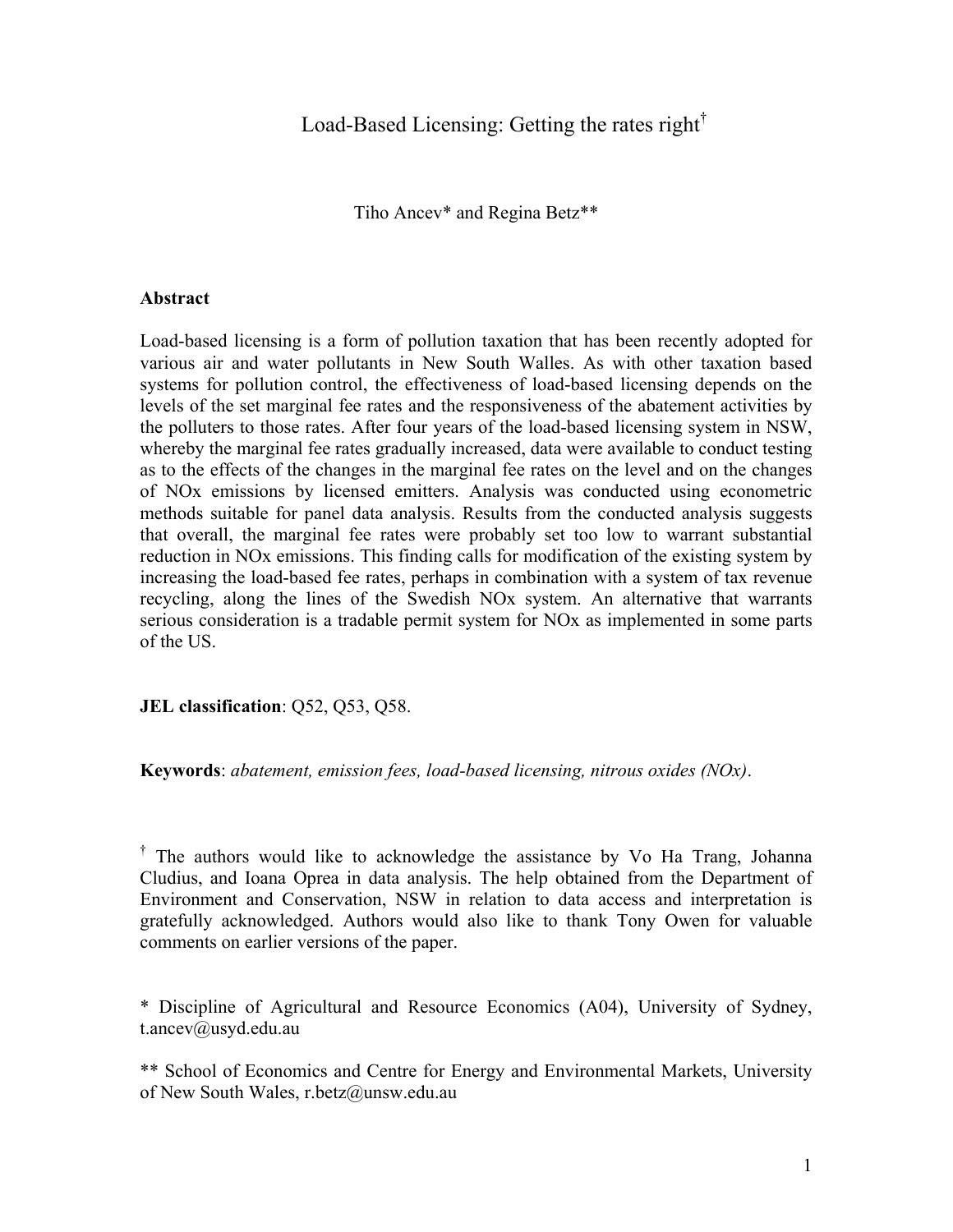# **Load-Based Licensing: Getting the rates right**

## **Introduction**

Load-Based licensing is a relatively novel application of Pigouvain pollution fees where a given installation is liable to pay pollution emission fees that are assessed based on the quantity of emissions, the marginal fee rate, the noxiousness of the pollutant, and the location of the installation. This system of load based fees has several advantages over the conventional approaches to regulating emissions, and provides more flexibility for emitters. They are left with the choice to either pay the fee or to invest in abatement technology and reduce the amount of emissions.

In New South Wales, a system of load-based licensing has been in place since 1999. This system was introduced by the *Protection of the Environment Operations (General) Regulation 1998*. Among other pollutants, the scheme covers nitrous oxides (NOx). The system was introduced gradually, and one of the elements that comprises the payable fee formula, the "pollutant fee unit value" was incrementally increased every year from zero in 2000 to \$35 in 2003, a level at which it remains at present. This gradual rise in the rate of the pollutant fee, which in essence represents a Pigouvian tax on NOx emissions, allows researchers to observe four different levels of fee rates in four years. It is theoretically expected that as the rate of the fee increases, more abatement should take place and hence emissions should be reduced. Observing the behavior of the regulated industries in relation to their emissions under this system of load based taxation, can in principle provide us with some insight as to their abatement intensity and costs, and the ex-post effectiveness of the set fee rates given those characteristics of abatement.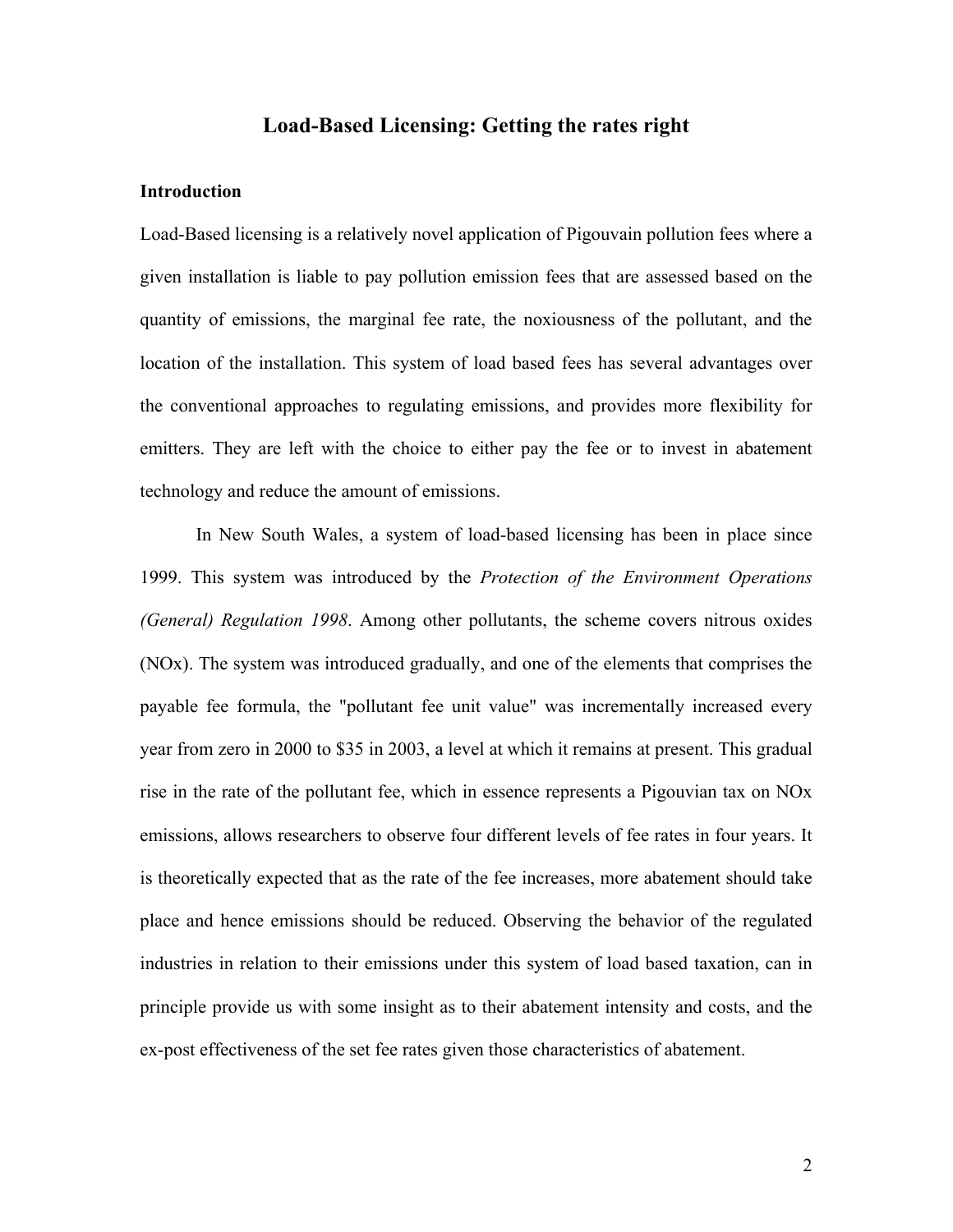From the regulatory perspective, the main concern is that if the rates are set too low, the effectiveness of the load-based scheme in reducing emissions would be limited. Emitters, finding it cheaper to pay the fee, would do so rather than abate more. Thus, with fees set too low, the load-based licensing system would not be addressing the problem that it was designed to address in the first place − reducing pollution emissions.

After having the load-based licensing system for NOx in NSW in place for some time, data are now available to conduct testing on whether the marginal fee rates reflected in the load-based fee formula have been set at least approximately effectively, and whether the scheme has in fact resulted in reduced emissions. The aim of the paper is to empirically test the hypothesis that the marginal fee rates implemented under the loadbased licensing scheme for NOx in NSW have been effective in reducing NOx emissions. Based on the results obtained from this study, policy recommendations can be put forward and the rates can be reassessed and adjusted.

The economics of load-based licensing has not been extensively studied in the literature. The adoption of the scheme in NSW, has been predated by government department studies with some economics content (EPA NSW, 1999). Taxation of air pollutants, and in particular NOx emissions, which are of main interest in the current paper, has been empirically surveyed in a predominantly European context by Cansier and Krum (1996). Also, the French air pollution system and its effectiveness have been analyzed by Millock and Nauges (2003) in an empirical setup that is similar to the one presented in the current paper. A body of literature that relates emissions to physical output and treats the system of tax revenue recycling has been pioneered by Fisher (2001) and Sterner and Höglund (2000). Abatement costs functions for  $NO<sub>x</sub>$  from energy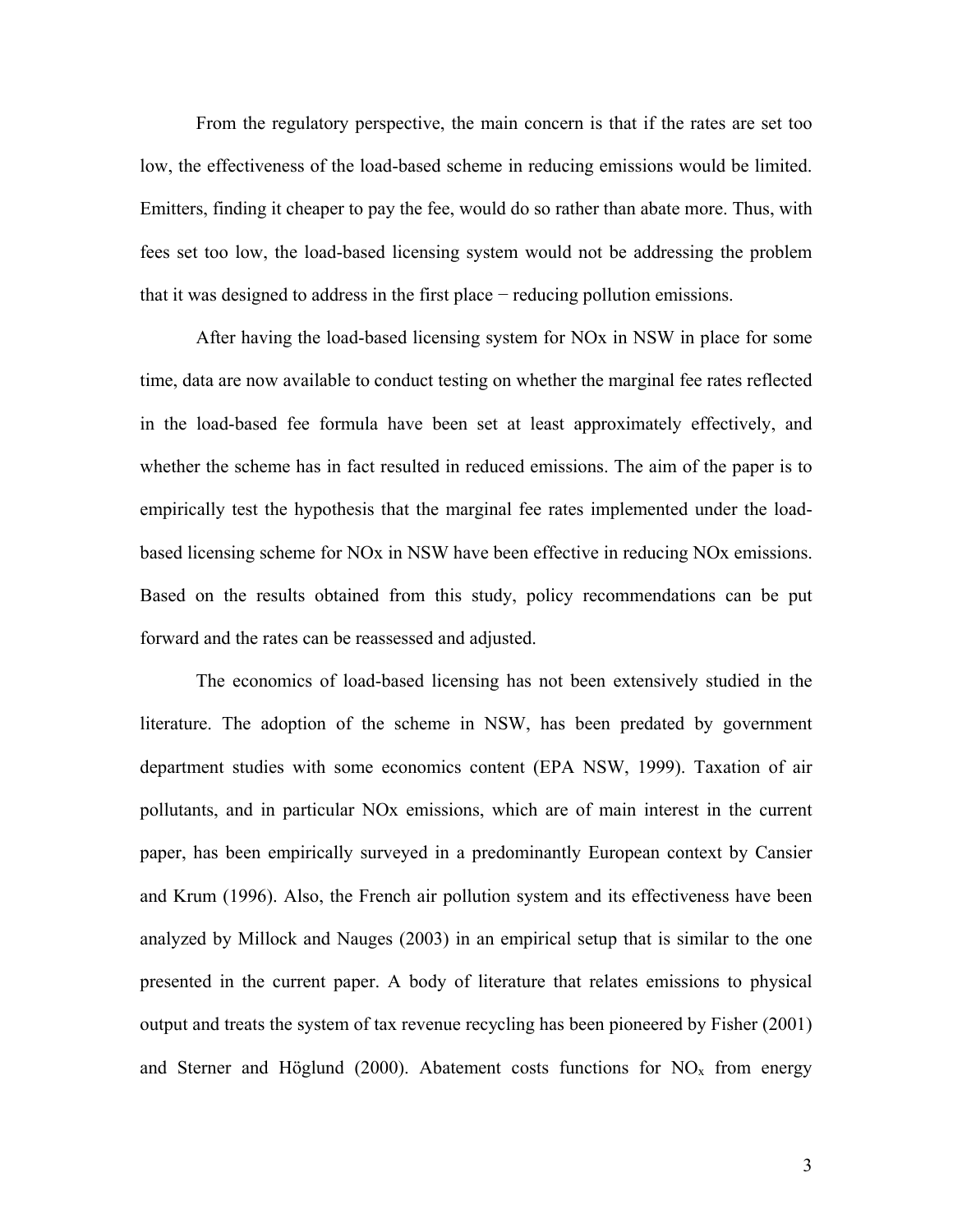production in three industrial sectors have been analyzed in a recent paper by Höglund (2005). The data used in the study were based on the Swedish tax revenue recycling system and showed that a number of relatively inexpensive abatement cost options are available in these industries (e.g. optimization of combustion processes). In addition, substantial published work assessed RECLAIM, the NOx trading system in California (Foster and Hahn 1995; Fromm and Hansjürgens 1996).

The article is structured as follows. In the next section we outline a theoretical discussion that underlies the ensuing empirical analysis of load-based licensing. Following is a section where we describe the data that were used in the empirical study. This is followed by description of the methods used. The results from the empirical study are reported in the penultimate section, together with a discussion. The ultimate section provides a summary and discusses policy implications.

#### **Theory**

Since Pigou (1920), economists have contended that an efficient tax on emissions for an individual emitter will equate the tax rate with the cost of reducing the emissions at the margin. The emitter will find it advantageous to abate emissions as long as the abatement activity is less costly than paying a tax at the marginal rate. Once it becomes more expensive to abate, the tax will be paid. Conceptually then, under an emission tax regime, a pollutant emitting firm will maximize profits:

(1) 
$$
\max_{y,e} \Pi = py - c(y,e) - te,
$$

where *p* is the exogenous price for the firm's product  $y$ , *c* is a cost function, *e* is the quantity of emissions and *t* is the marginal tax rate. From the first order conditions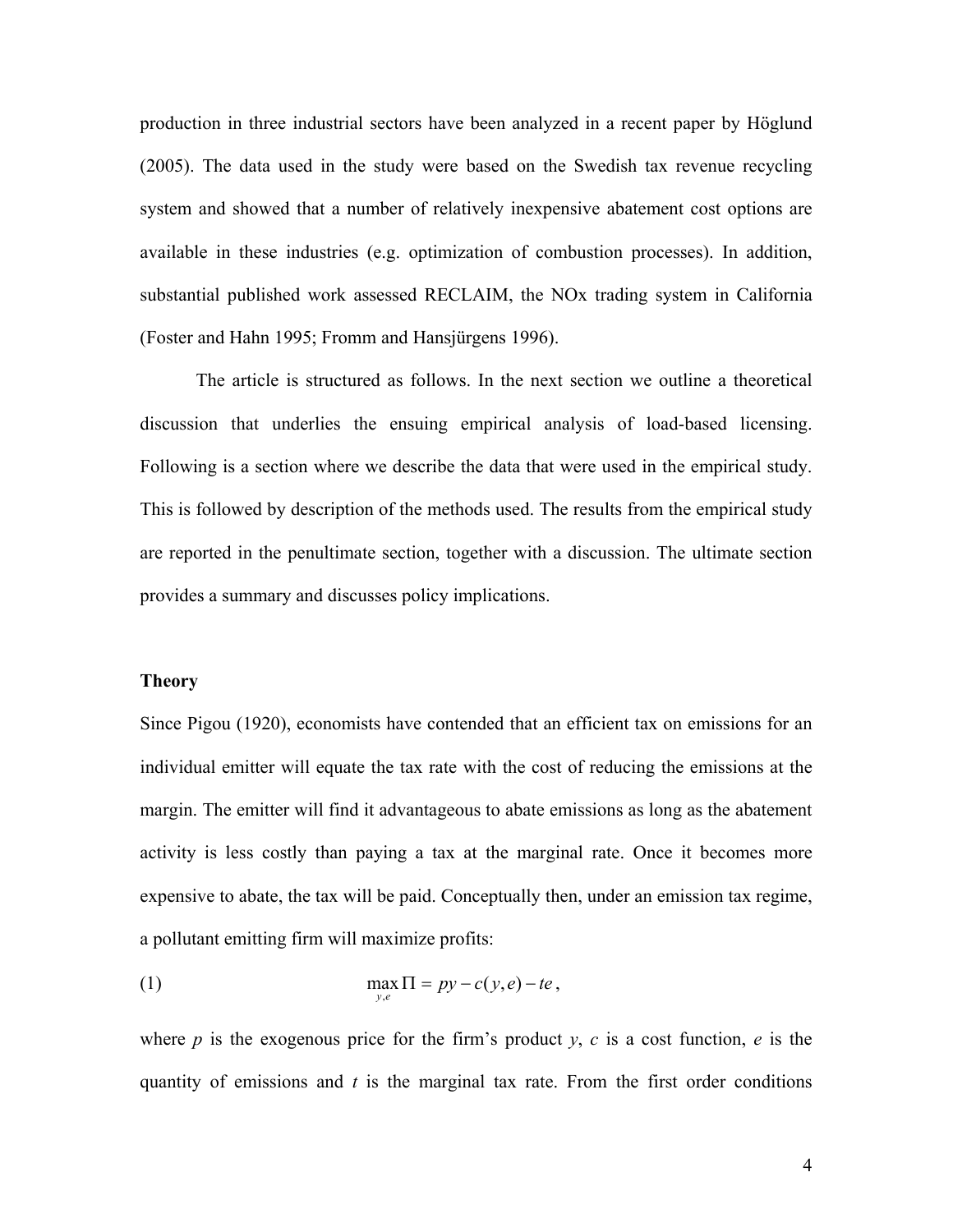pertaining to the above optimization problem one can derive the familiar expressions that price equals marginal cost of production  $p = c<sub>v</sub>$ , and that the costs of abatement are equal at the margin to the tax rate  $-c_e = t$ , where subscripts denote partial derivatives.

This basic model should hold true in the case of load-based licensing after care has been taken of the particularities. The key modification is the way the payable loadbased fee is calculated. The following formula is used in a load-based licensing scheme:

(2) 
$$
PF = \frac{e \ t \ P_w \ S_w}{10000}
$$

where *PF* denotes the payable pollution fee, *e* denotes the quantity of emissions of a particular pollutant, *t* is the fee rate,  $P_w$  is a pollutant weighting according to the noxiousness of the pollutant, and  $S_w$  is a spatial weighting, which puts heavier weight on the installations that are located in "critical" zones where environmental damages are perceived to be more severe<sup>[1](#page-4-0)</sup>. In the light of the load based licensing formula, the standard representation of equation 1 suggests that under a regime of increasing fee rates (marginal tax rates), it is theoretically expected that more abatement will be undertaken and emissions reduced. If this is not empirically observed, then it will be an indication that the marginal fee rates were perhaps set at a too low level and did not provide sufficient incentive for the emitters to engage in substantial abatement. To conduct an empirical study and to be able to test whether the marginal rates of the load-based fees have been set correctly, one would aim at relating the emissions of pollution to the level of produced output, the components of the load-based fee formula, including the varying tax rates, and potentially some industry or firm specific characteristic.

<span id="page-4-0"></span> $\frac{1}{1}$  $1$  This representation of payable fee formula is in a general form. The formula can have another form dependent on the "fee rate threshold". This is discussed in greater detail in the "Data" section of the article.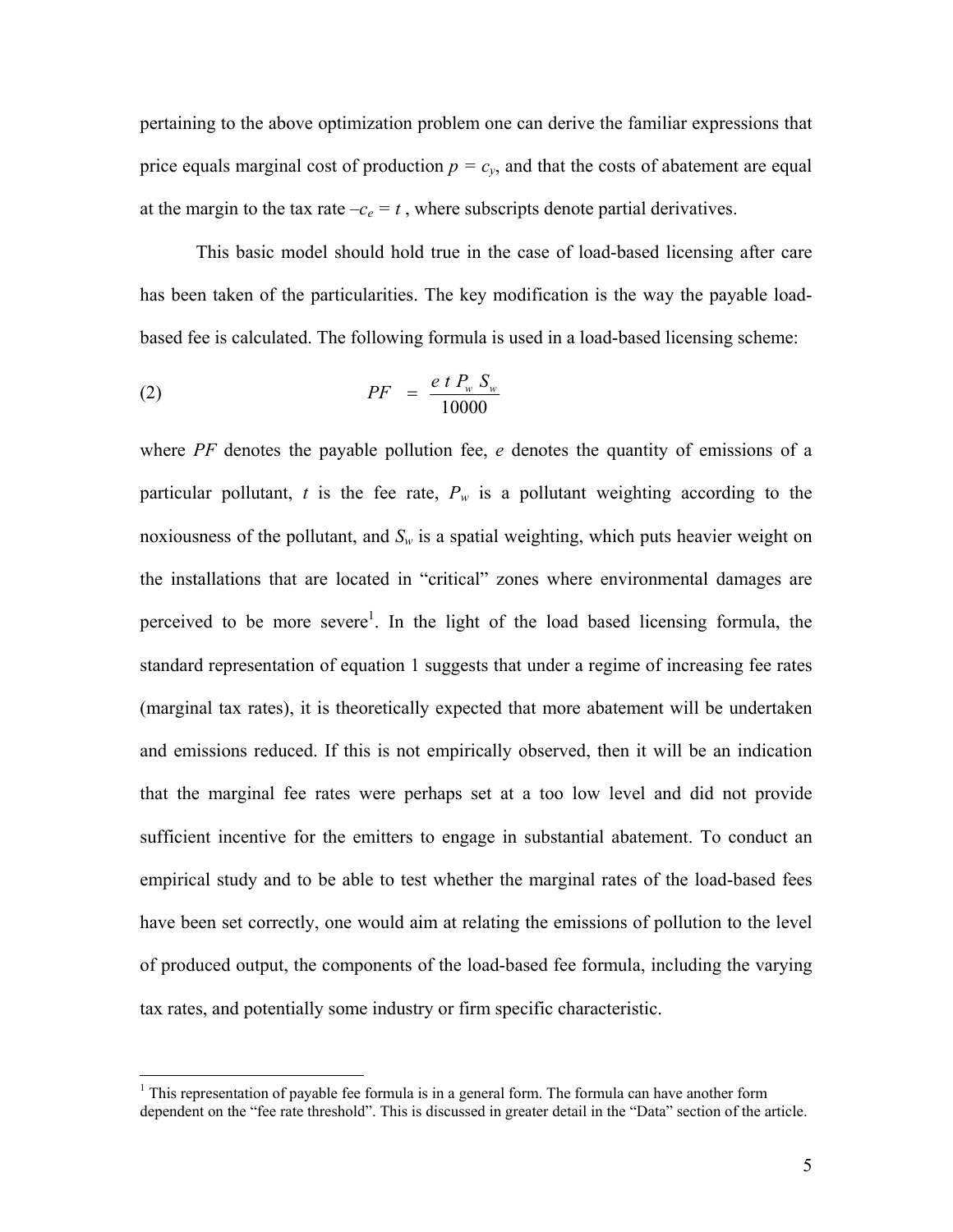To conceptualize this, some modifications to the representation of equation 1 are needed. We begin with the firm's profit maximization problem<sup>2</sup>:

(3) 
$$
\max_{\mathbf{x},e} \Pi = py - c(\mathbf{x},e) - etP_w S_w,
$$

where  $y = f(x)$  and  $e = g(y)$ , y is the physical output, x is a vector of inputs, and *e, t, P<sub>w</sub>* and  $S_w$  are components of the load-based licensing formula as defined above. This relates the emissions to both the level of input use **x**, as well as to the particular production technology  $f(\bullet)$ . The first order condition with respect to emissions result in the familiar finding that cost of abatement should equal the tax rate at the margin. The first order condition with respect to the input use is:

(4) 
$$
p \frac{\partial y}{\partial x} - \frac{\partial c}{\partial x} - t P_w S_w \left[ \frac{\partial e}{\partial y} \frac{\partial y}{\partial x} \right] = 0.
$$

This can be manipulated by dividing through by  $\partial y / \partial x$ :

(5) 
$$
p - \frac{\partial c}{\partial x} \frac{\partial x}{\partial y} - t P_w S_w \frac{\partial e}{\partial y} = 0,
$$

and

(6) 
$$
tP_w S_w \frac{\partial e}{\partial y} = p - \frac{\partial c}{\partial x} \frac{\partial x}{\partial y}.
$$

This allows us to express the change in emissions as the level of produced output changes by:

(7) 
$$
\frac{\partial e}{\partial y} = \frac{p - \frac{\partial c}{\partial x} \frac{\partial x}{\partial y}}{t P_w S_w}.
$$

<span id="page-5-0"></span><sup>&</sup>lt;sup>2</sup> We drop the denominator of 10,000 here for notational simplicity. It may be assumed that the either the emissions or the tax rate are expressed as a ratio to 10,000.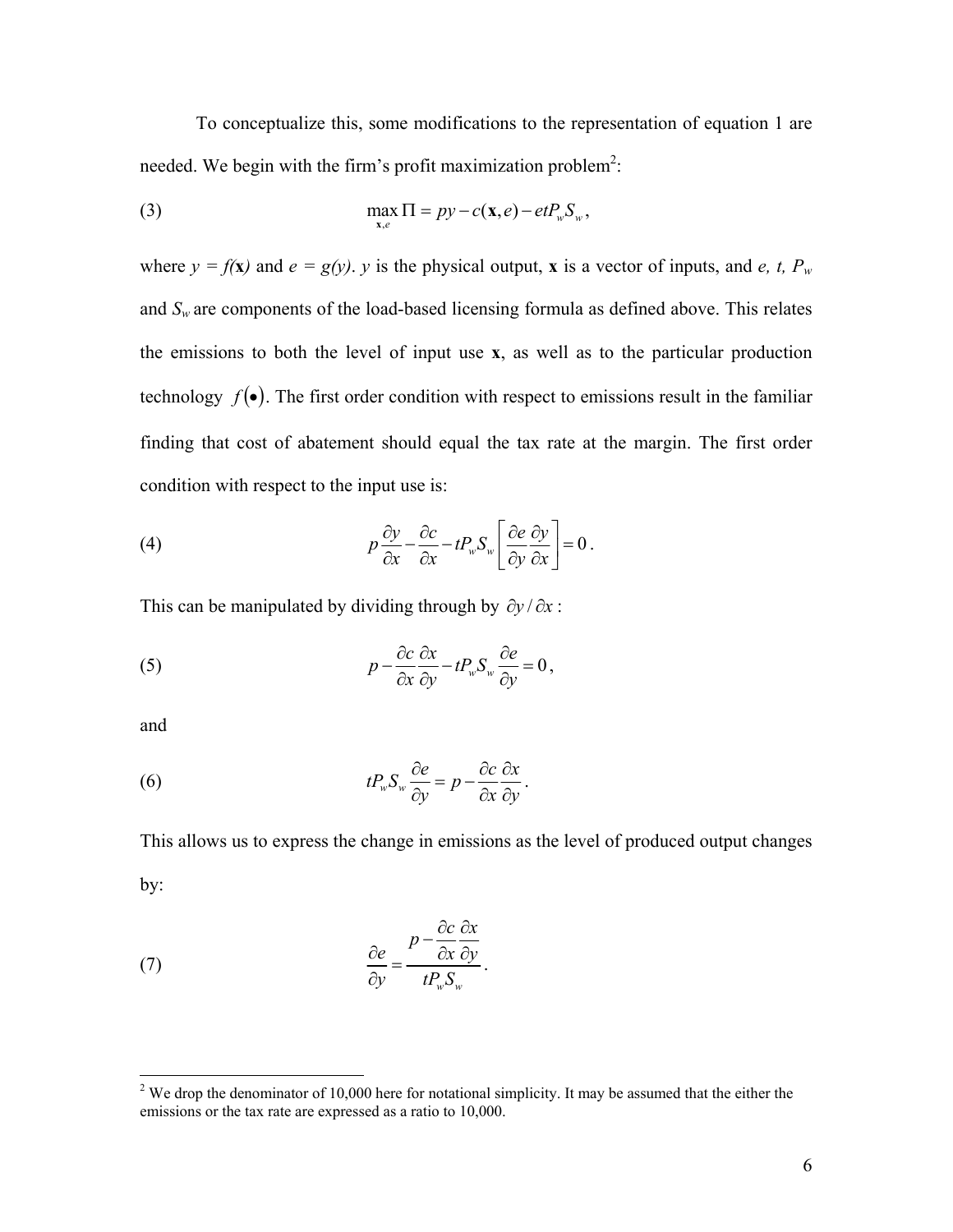This suggests that in a general form, the emissions of a pollutant can be expressed as a function of the output produced, its price and the cost of production, as well as the marginal tax rate, pollutant weighting and spatial weighting: *e dy*  $\int \frac{\partial e}{\partial y} dy = e = \psi(y, p, c, t, P_w, S_w)$ . Taking a ratio of emissions to output  $e/y = E$ , we can restate the above expression as  $E = \psi(p, c, t, P_w, S_w)$ . Here, we would like to evaluate the following<sup>[3](#page-6-0)</sup>:  $\frac{\Delta E}{\Delta E}$  and *w E*  $S_{w}$ <sup> $\Delta t$ </sup>  $\Delta E$   $\Delta$  $\Delta S_{w}$  and  $\Delta$ *<sup>E</sup>* . We are particularly interested in the last one —the effect of the changes in marginal fee rate on the emission of pollutants. This can be measured by the elasticity of emissions with respect to the fee rate:  $\frac{\Delta E}{\Delta t}$ *t E*  $\frac{\Delta E}{\Delta t} \frac{t}{E}$ .

The theoretical relationship between the quantity of emissions and the fee rate will depend on the possibilities for abatement that are at disposal to the emitting installations. When the abatement has to be achieved by a substantial investment in new end-of-pipe abatement technology it is expected that the emissions will be less responsive to the initial implementation of the load based fees, as a result of a large, lumpy nature of the abatement investment required (McKitrick, 1999) and inertia. On the other hand, if there are technical possibilities to achieve emission reductions without such large investment, by optimizing the combustion process and exploiting abatement options within the system, it is expected that emission abatement achieved in this manner would be fairly responsive to implementation of increasing load fees.<sup>[4](#page-6-1)</sup>

<span id="page-6-0"></span><sup>&</sup>lt;sup>3</sup>  $3$  The pollutant weighting was constant during the sample period, with a value of 6. It has recently increased to 9, but the data reflecting this change are not yet available. Therefore the changes in pollutant weighting are not treated further in this analysis, but are of imminent research interest. 4

<span id="page-6-1"></span><sup>&</sup>lt;sup>4</sup> NOx emissions abatement options range from energy saving measures or trimming the combustion process up to end-of- pipe technologies such as Flue Gas Desulphurization or Selective Catalytic Reduction. The latter is able to reduce emissions substantially but with substantial costs, www.pollutionengineering.com/CDA/ArticleInformation/coverstory/BNPCoverStoryItem/0,6646,107005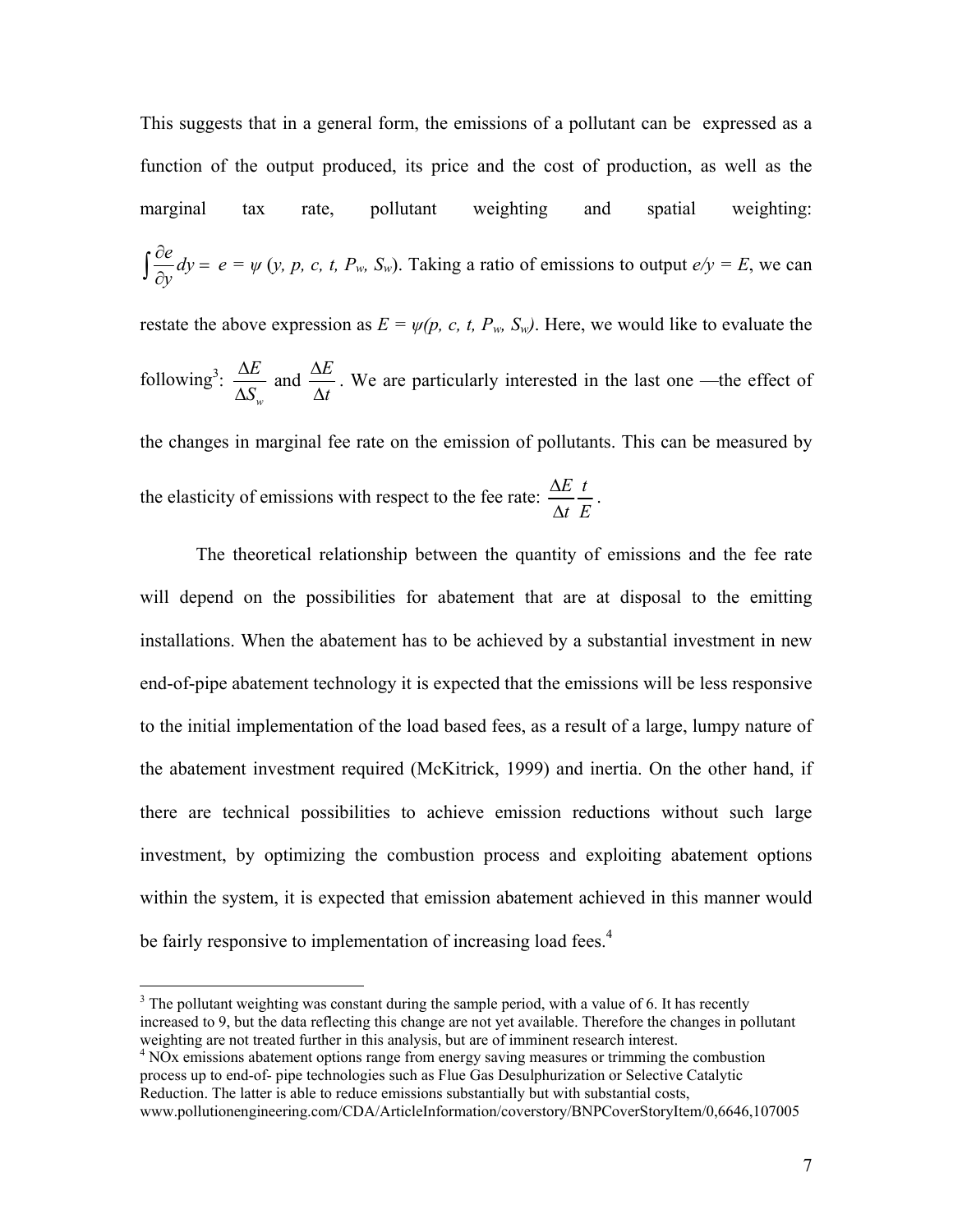In addition to this, it seems that installations in NSW have a choice of implementing either a continuous emission monitoring system (CEMS) or periodic monitoring. While continuous monitoring offers a possibility for verification of abatement achieved through optimising the combustion process, periodic monitoring is not conducive to such verification. This may reduce the incentives for the installations to adopt these relatively low cost abatement options (Sterner, 2003). We were not able to collect data on the type of monitoring across the installations in NSW covered in the data sample, but some anecdotal evidence suggests that the periodic monitoring is predominant.

In relation to the levels of fee rates, it is expected that when they are set at a low level and the end-of-pipe technology is the only available abatement option, the changes in emissions as the fee rates are marginally increased are not going to be substantial. In this case, the cost of paying the fee is likely to be smaller than the cost of the equivalent abatement by any end-of pipe technology which involves substantial investment. However, as the fee rate is increased it is expected that the incentives to reduce emissions on the part of the emitters become greater.

### **Data**

Data were obtained from the Department of Environment and Conservation, NSW. The data set consisted of information on NOx emissions and physical output for seventy-five installations that are licensed to emit NOx in NSW. The observations were for the years 2000, 2001, 2002, and 2003. The corresponding marginal rates for the pollutant fee unit value for NOx were \$0, \$24, \$29 and \$35 for these years, respectively.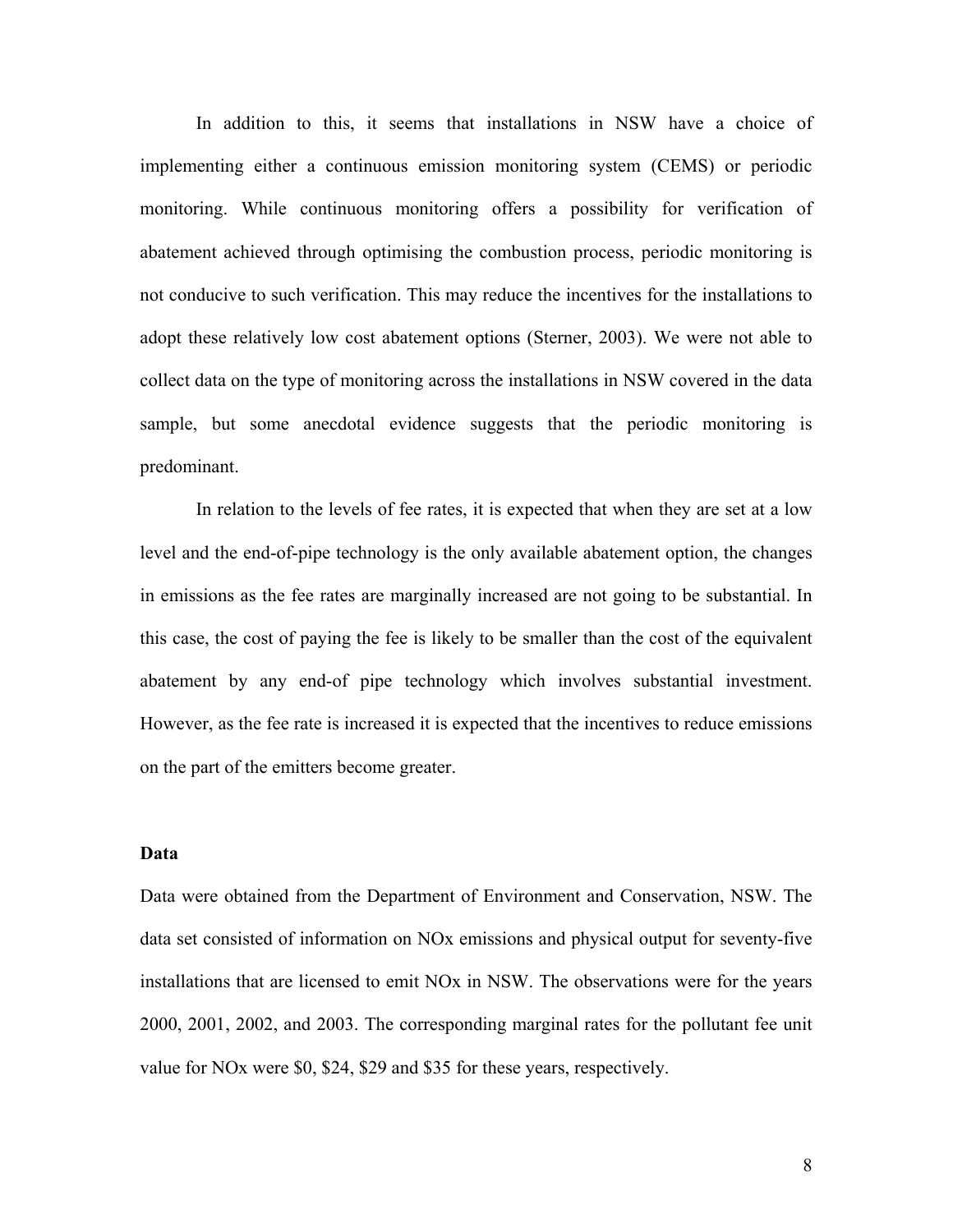For each installation in the data set, the payable fee is based on the "assessable load" of the pollutant in kilograms of NOx per year. This load may represent the actual emissions monitored on the basis of standardized protocols, or it may be a value agreed between the government and the emitter based on various criteria (Clause 18, *Protection of the Environment Operations (General) Regulation 1998*). These criteria are not treated in this paper, and the assessable load is taken at "a face value". This assessable load is multiplied by the pollutant weighting  $(P_w)$  for NO<sub>x</sub>, which was 6 for the period covered in the data set (2000-2003), but has recently increased to 9. The assessable load is further multiplied by the spatial weighting  $(S_w)$  based on the critical zone where the installation is located.<sup>[5](#page-8-0)</sup> All of this is then multiplied by the marginal fee rate for the appropriate year  $(0)$ for 2000, \$24 for 2001, \$29 for 2002 and \$35 for 2003), and divided by 10,000.

An alternative formulation of the payable load-based fee has been used when the assessable load is above the fee rate threshold (FRT). The FRT is determined based on the FRT factor, which varies according to activity classification so that the FRT factor for NOx would be very different between industries. $6$  The threshold is obtained by multiplying this factor with the output quantity for a given installation. If the assessable load is greater than this fee rate threshold, then the operator has to pay double the fee for

<span id="page-8-0"></span> <sup>5</sup>  $5$  For the following areas the critical zone weighting of 7 applies: Ashfield, Auburn, Bankstown, Baulkham Hills, Blacktown, Blue Mountains, Botany, Burwood, Camden, Campbelltown, Canterbury, Concord, Drummoyne, Fairfield, Hawkesbury, Holroyd, Hornsby, Hunters Hill, Hurstville, Kiama, Kogarah, Kuring-gai, Lane Cove, Leichhardt, Liverpool, Manly, Marrickville, Mosman, North Sydney, Parramatta, Penrith, Pittwater, Randwick, Rockdale, Ryde, Shellharbour, South Sydney, Strathfield, Sutherland Shire, Sydney, Warringah, Waverley, Willoughby, Wollongong, Woollahra. The critical zone weighting of 2 applies for the following areas: Cessnock, Gosford, Lake Macquarie, Maitland, Muswellbrook, Newcastle, Port Stephens, Singleton, Wollondilly, Wyong. For all other areas in NSW a critical zone weighting of 1 applies.

<span id="page-8-1"></span> $6.5$  For example electricity industry has an FRT factor of 2,700 which only applies to installations with a capacity to generate more than 250 GWh per annum. For refineries the FRT factor is 0.5 and applies to refineries with more than 100 t output per year (see Schedule 1 in POEO(General) Reg).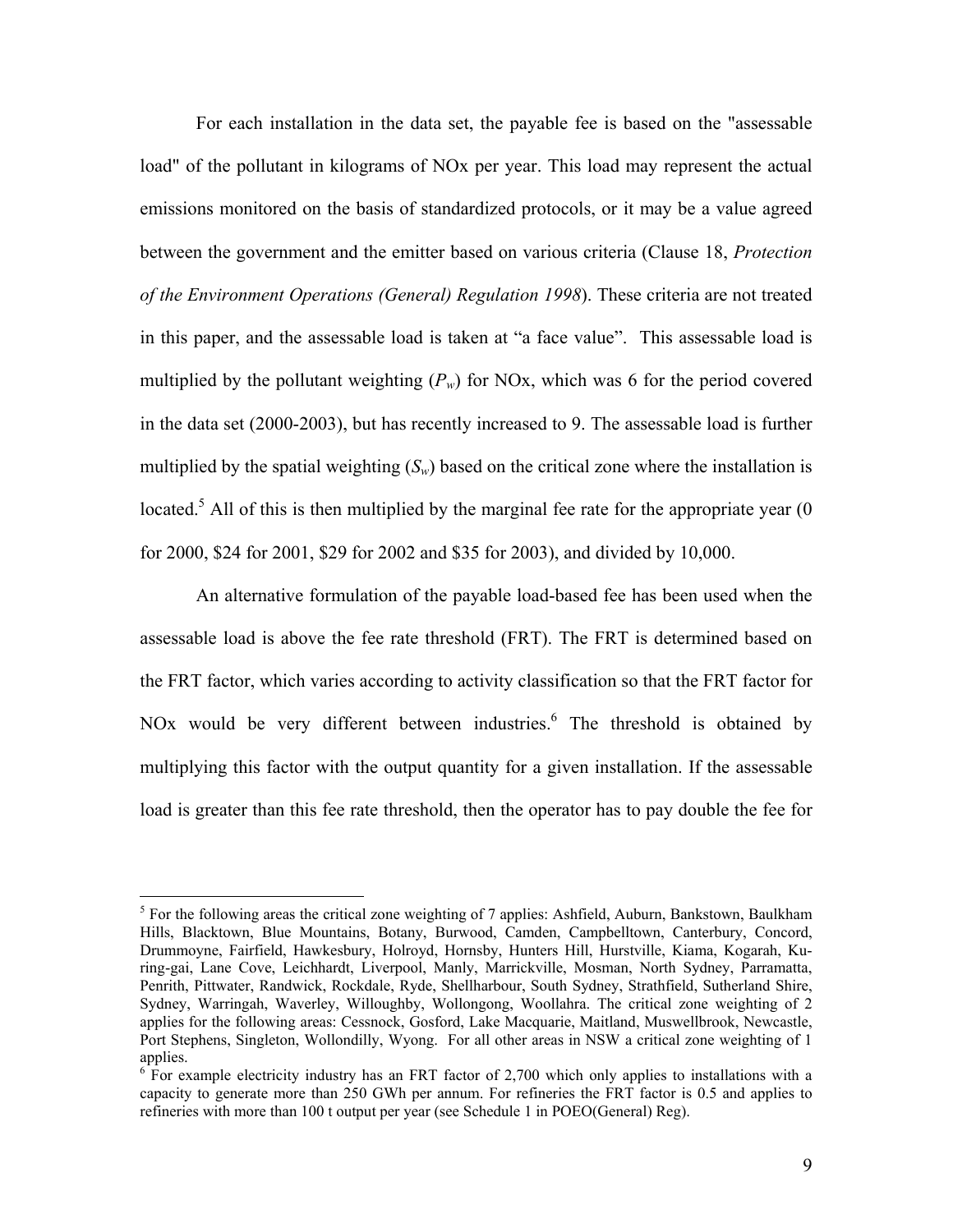emissions above the threshold. The formula used in the calculations of the payable loadbased fee can be represented as:

(8) 
$$
PF = \begin{cases} etP_w S_w / 10000 & \text{if } e < FRT \\ (2e - FRT)tP_w S_w / 10000 & \text{if } e > FRT \end{cases}
$$

Based on these variables, the panel that the data formed was highly unbalanced, with records for some installations only covering one or two years. In response to this, a criterion of at least three time series records per cross-section (i.e. for each installation, records for at least three of the above four years were required for this installation to be included in the data set) was established. Only data on installations that satisfied this criterion were included in the refined data set. Data were further inspected visually and by plotting, which was followed by filtering erroneous records out of the data set. This resulted with data for 65 installations remaining in the sample.

Even after this filtering the panel was still unbalanced with records for 14 installations only covering a period of three years. Moreover, the missing year was not the same for all of these 14 installations, being either the first year in the sample (2000) or the last year in the sample (2003). This amounts to having contiguous observations over time for all cross-sections, albeit of various length and various starting and ending points. The total number of data points in the set was 246.

Spatial weightings for each individual installation were also included in the data set according to the regulatory requirements. The weightings had values of 7, 2 and 1, dependent on the location of the installation (see footnote 3). Forty installations included in the data set were in fact located in the critical zone with weighting of 7, fifteen in critical zone with weighting 2, and ten installations in critical zone with weighting 1.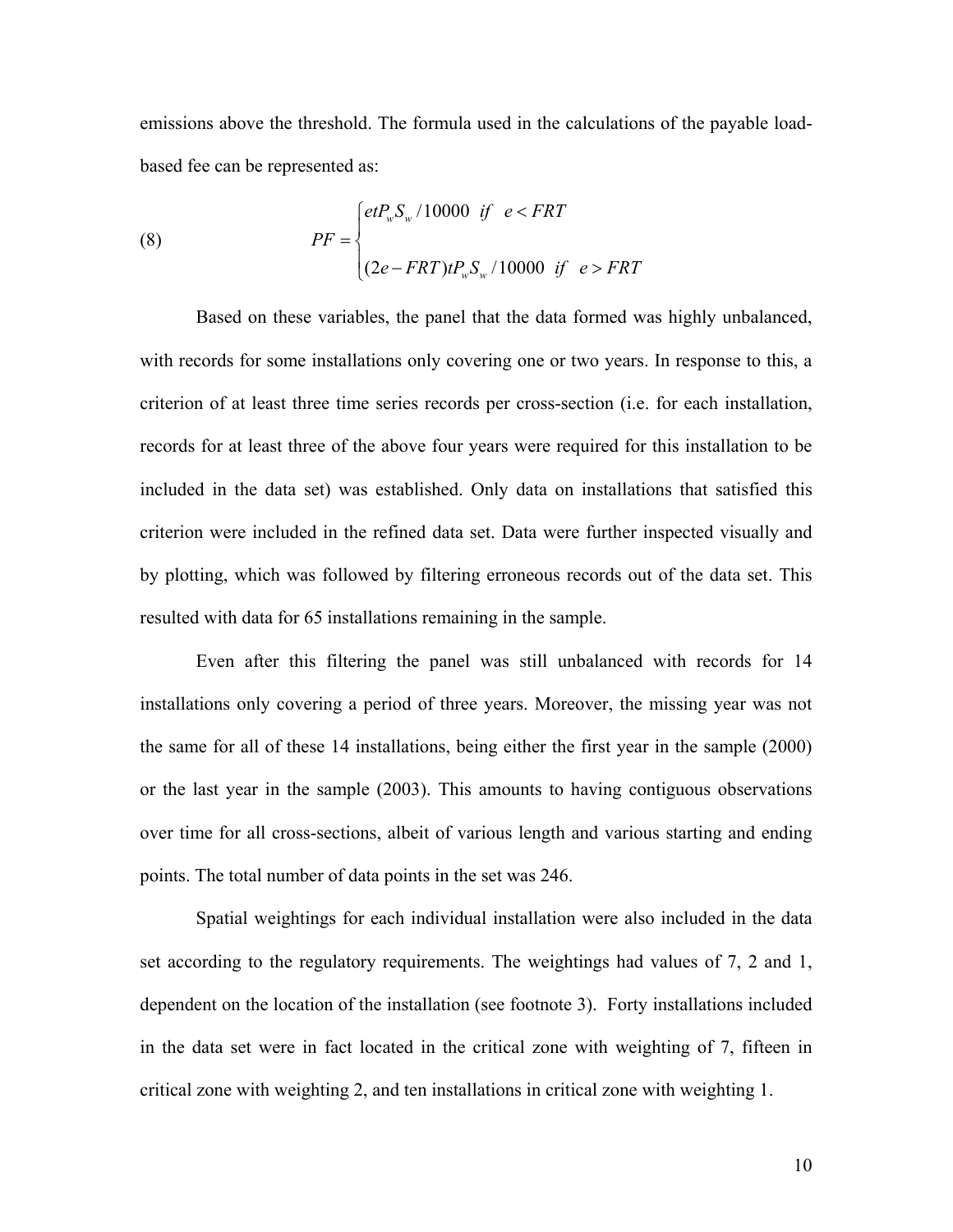Individual installations were grouped according to the industries to which they belonged. The sixteen industry groupings in alphabetic order were: Agricultural fertilizers, Biomedical waste incineration, Cement or lime production, Ceramics production, Coke production, Electricity generation, Glass production, Paper production, Paint production, Petroleum refining, Plastics production, Primary aluminum production, Primary iron and steel production, Secondary aluminum production, Secondary iron and steel production, and Other secondary non-ferrous alloys production.

Individual installations were also classified by their size in terms of emission of NOx based on the assessable load. The cutoff point was established at 200,000 kg of NOx emitted per annum. A binary variable was then created, with a value of unity for the installations with emissions greater than this cutoff, and a value of zero for installations with emissions lower than this cutoff. The resulting distribution was approximately one third of installations being classified as large emitters and two thirds as smaller emitters.

An additional binary variable was formed reflecting the formula used to calculate the paid fee according to equation 8. The value of this variable was zero if the emissions were lower than the fee rate threshold and unity otherwise. There were 26 occurrences where this variable had a value of 1, across nine installations.

Pooling the data for all facilities and all industries together gives a broad picture about the dynamics of the physical output and NOx emissions under the increasing fee rates. This is presented in Table 1. The information displayed in the table suggests that over the four years in which the load fees gradually increased from \$0 to \$35, the aggregate emissions of NOx from the installations included in the sample initially increased but than decreased. In the same time, the aggregate physical output from these

11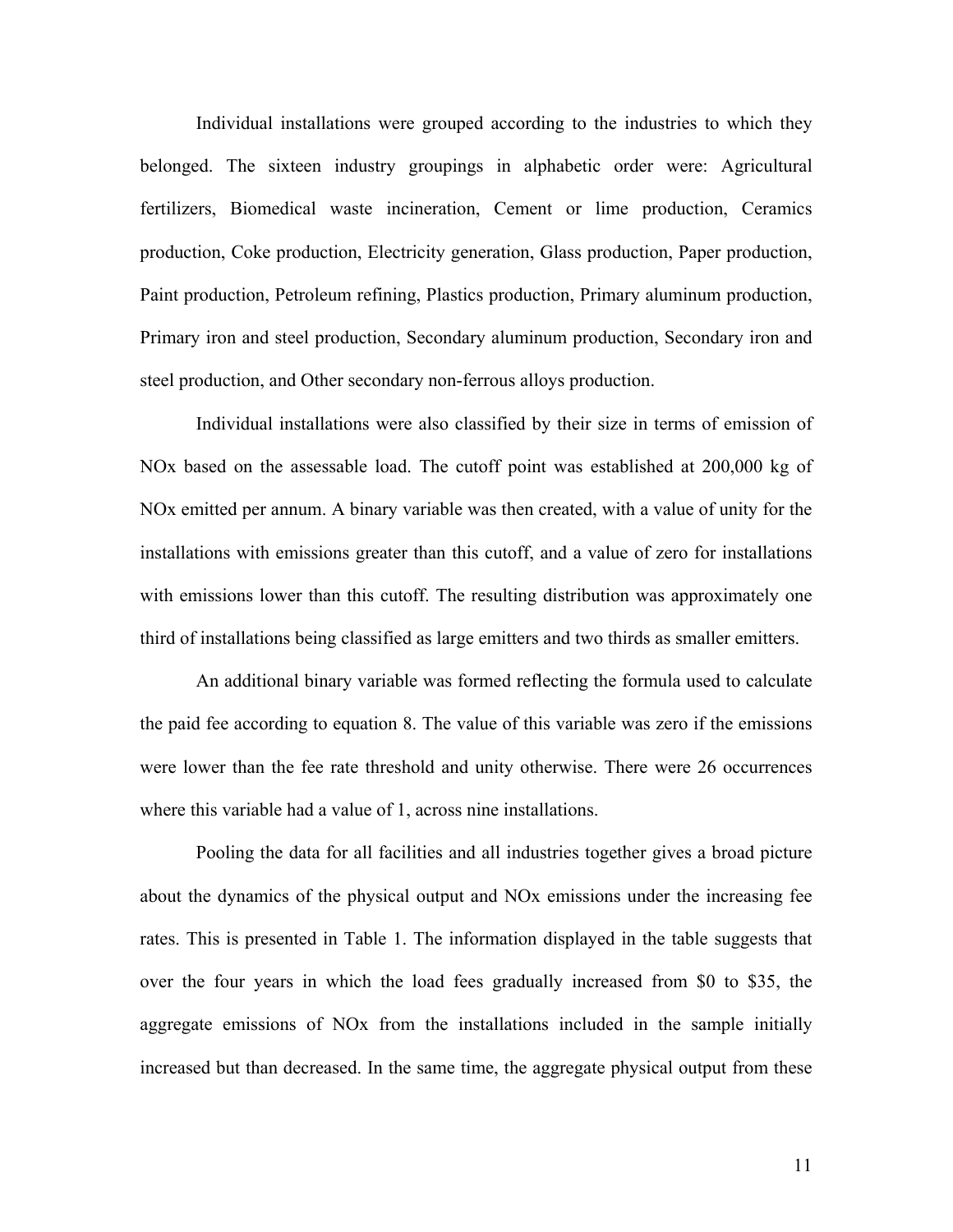installations increased by about one third. This suggests that there has been some reduction of NOx emissions per unit of output in NSW over the sample period. Moreover, apparent in Table 1 is the relationship between the physical output and NOx emissions. At the time of the first increase in the rate of load fee from zero to \$24, the physical output grew very strongly (almost 44%, and this was the year of the Sydney Olympics) and the NOx emissions consequently followed suit. As the growth in physical output settled down in the following years, the emissions also dropped significantly, going below the initial level. This relationship between the physical output and emissions is visually presented with a plot in Figure 1.

Table 1 also displays the total and average fees paid over the sample period. The average fee paid across all installations was \$33 per ton of NOx, \$37 per tNOx and \$46 per ton of NOx in 2001, 2002 and 2003 respectively, which is considerably lower than comparable figures paid under the RECLAIM program in the US, or under the Swedish NOx tax system.

Both Table 1 and Figure 1 indicate that there has been some abatement of NOx taking place in the installations covered in the sample. As presented in the theory section, the expectations are that this is due to the increasing fee rates. However, this has yet to be proved in an empirical setting. To that end, for each observed data point (i.e. a cross section – time series entry) we have taken the ratio of emissions to physical output, effectively representing the amount of emissions per unit of output, which is consistent with the discussion in the theory section above. This has two effects. Firstly, it eliminates the potential need for weighing individual facilities according to their emissions, since some emit many times more than the others. Secondly, it eliminates the effects that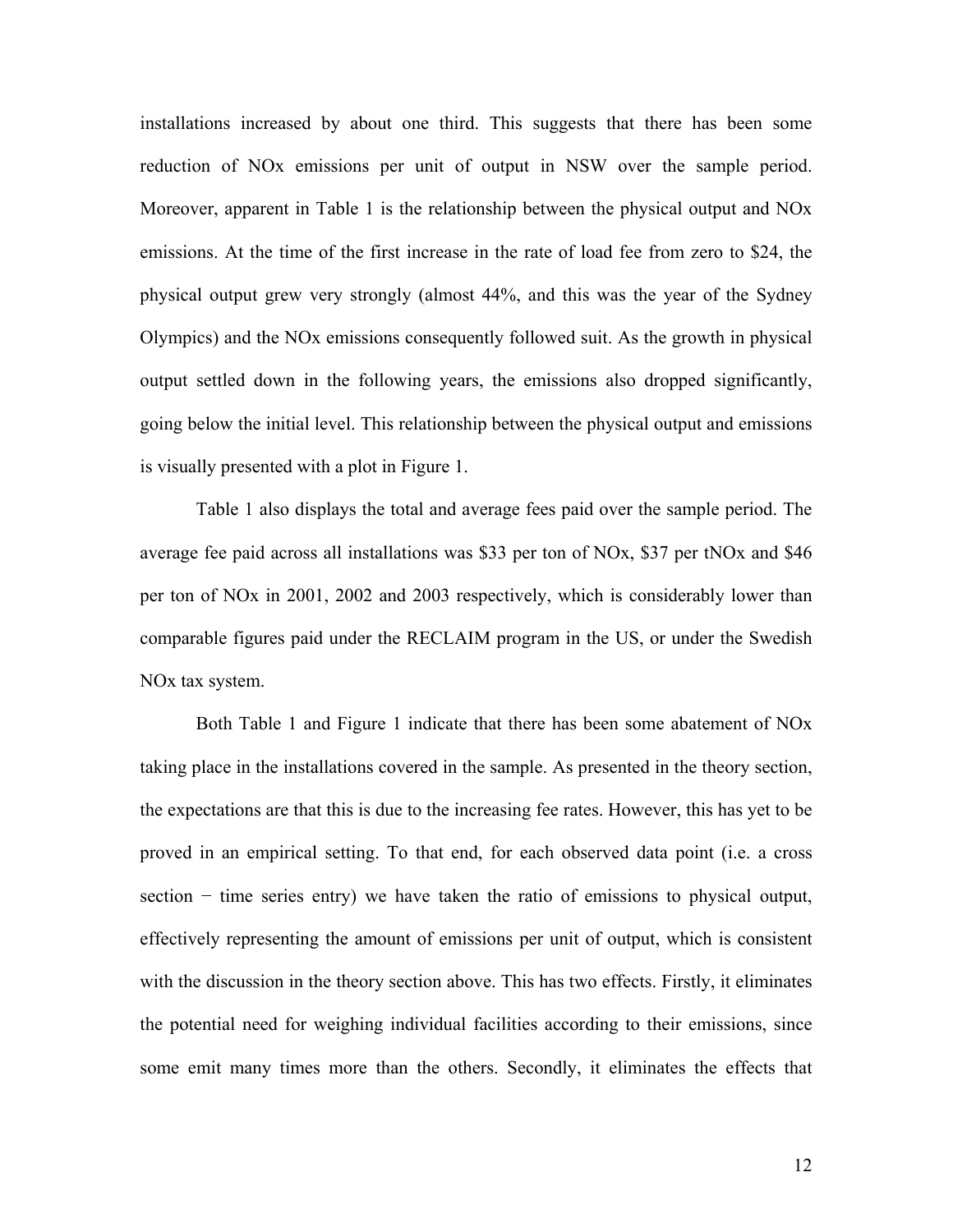variation in output has on the variation in emissions. In some instances a natural logarithm of this newly created variable was a dependent variable, and in other instances the first difference of the same variable was a dependent variable. In the ensuing econometric analysis they were regressed against a set of explanatory variables, based on the theoretical expectations discussed above.

#### **Method**

Given the available data and the aims of the research, an econometric study was conducted in an attempt to isolate the effects of individual variables on the NOx emissions per unit of output. The data were in an unbalanced panel format where for each installation (cross-section) there were observations for either three or four years. Several models were estimated using maximum likelihood estimation in SAS® (Proc Mixed). The semi-log functional form was chosen for the model where the dependent variable was the natural logarithm of the ratio of NOx emissions to output. This functional form corresponds well with the theoretical expectations and has straightforward interpretation.

Since the key relationship of interest was how emissions per unit of output relate to the increasing fee rates, the simplest model – the pooled estimator – was initially used to get a feeling about the strength and the direction of the relationship (Johnston and DiNardo, 2002). This model was of the form:

(9) 
$$
\ln E = \beta_0 + \beta_1 t + \varepsilon ,
$$

where *E* represents emissions per unit of output, *t* is the fee rate,  $\beta_0$  and  $\beta_1$  are coefficients to be estimated and  $\varepsilon$  is a normally distributed random error term.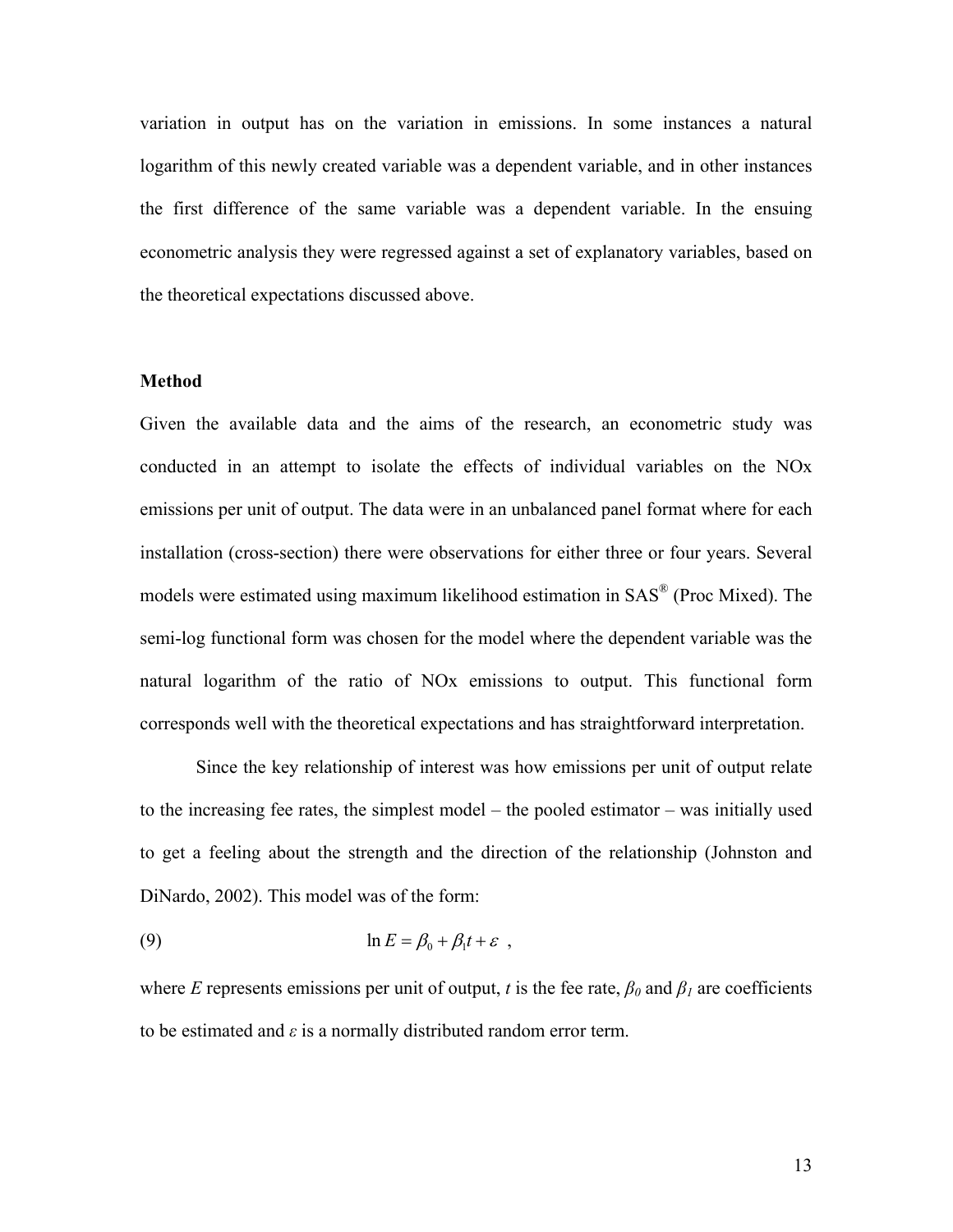Even though this model in essence ignores the panel data structure and is therefore inappropriate, it should still capture a strong correlation between the variables if such correlation exists. Surprisingly in this case, the estimate for  $\beta$ <sup>*I*</sup> was negative, but insignificant, suggesting that the relationship between the fee rate and NOx emissions per unit of output is not strong.

Next, a model was tested that included all the variables specified previously. For this model, an individual intercept was estimated for each industry. In addition to the fee rate variable, it also included the critical zone and the fee rate threshold variables. Interaction terms between these variables and the fee rate were also tested, but were found insignificant. Groupwise heteroscedasticity was suspected for observations for large emitters (emissions greater than 200,000 kg NOx per year) and observations for smaller emitters (emissions less than 200,000 kg NOx per year), so that the variance of the error term may not be constant across smaller and larger emmiters. A test for heteroscedasticity was conducted. This was done by estimating a model and outputting the residuals, which were subsequently regressed on the "*size*" variable (binary variable, being 0 for emissions less than 200,000 and 1 otherwise). The estimated coefficients were significant, suggesting strong presence of groupwise hetereoscedasticity. This covariance structure was taken into account in estimating a model of the following form:

(10) 
$$
\ln E_k = \beta_0 + \sum_{i=1}^{15} \beta_{1i} D_i + \beta_2 t_n + \sum_j \beta_3 C Z_j + \beta_4 F R T + \varepsilon_k,
$$

where the  $k<sup>th</sup>$  observation on the natural logarithm of the emissions per unit of output was a function of an industry specific intercept  $D_i$ , the fee rate in a given year  $t_n$ , the critical zone weighting  $CZ_i$  (with  $j = 1$  or 2, since  $j = 7$  was the base level) and the fee rate threshold,  $FRT = 0$  (since the  $FRT = 1$  was the base level). Due to groupwise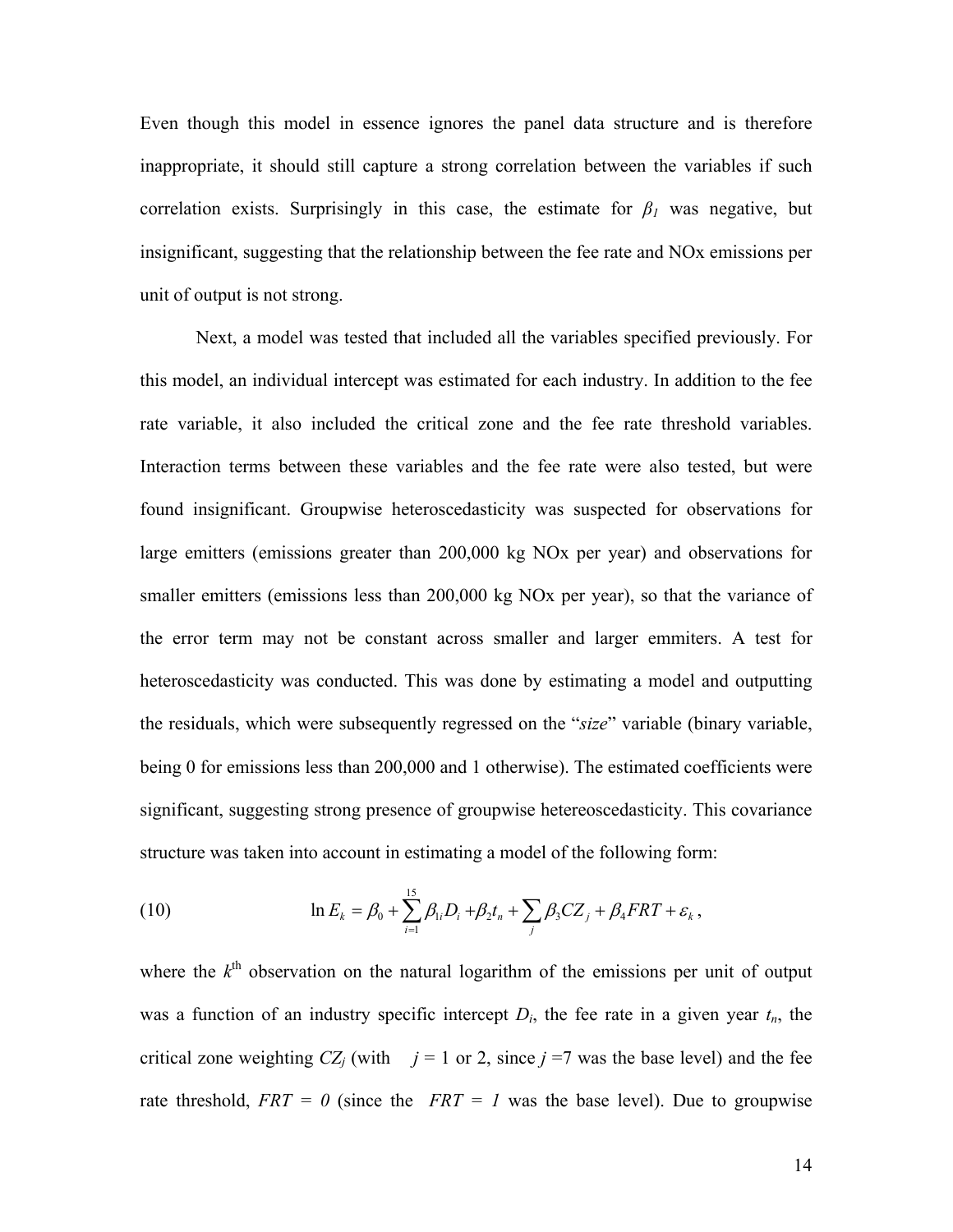heteroscedasticity the covariance structure of the error term was  $\sigma^2_{\text{green}}\Omega$ , where

$$
\Omega = \begin{bmatrix} 1/2 & 0 \\ 0 & 1/2 \end{bmatrix}
$$
, and "*size*" is the variable pertaining to the emissions

above (or below) the determined cutoff of 200,000 kg NOx.

Estimating this model will produce results that can be used to make inferences about the effects of each of the considered variables on the NOx emissions per unit of output. However, we are interested here in explaining the change in NOx emissions (or the lack of it) over the sample period, by looking at the effects that the considered explanatory variables had on those changes. For this purpose, the first difference of the ratio of emissions to output was taken. This was then regressed on the same set of explanatory variables as in the previous model (i.e an industry specific intercept, the fee rate, the critical zone weighting, and the fee rate threshold binary variable. The model had the following form:

(11) 
$$
E_{k,n} - E_{k,n-1} = \beta_0 + \sum_{i=1}^{15} \beta_{1i} D_i + \beta_2 t_n + \sum_j \beta_3 C Z_j + \beta_4 FRT + \varepsilon_{k,n-(n-1)},
$$

where the variables were as defined above and the same covariance structure was used due to presence of groupwise heteroscedasticity. A test for autocorrelation was also conducted but did not indicate presence of autocorrelation.

### **Results**

The results from the pooled estimator (equation 9) indicated poor data fit. Both the intercept and the coefficient on the fee rate were insignificant. The estimate for the coefficient on the fee rate was -0.0011 with a standard error of 0.2. This poor fit was also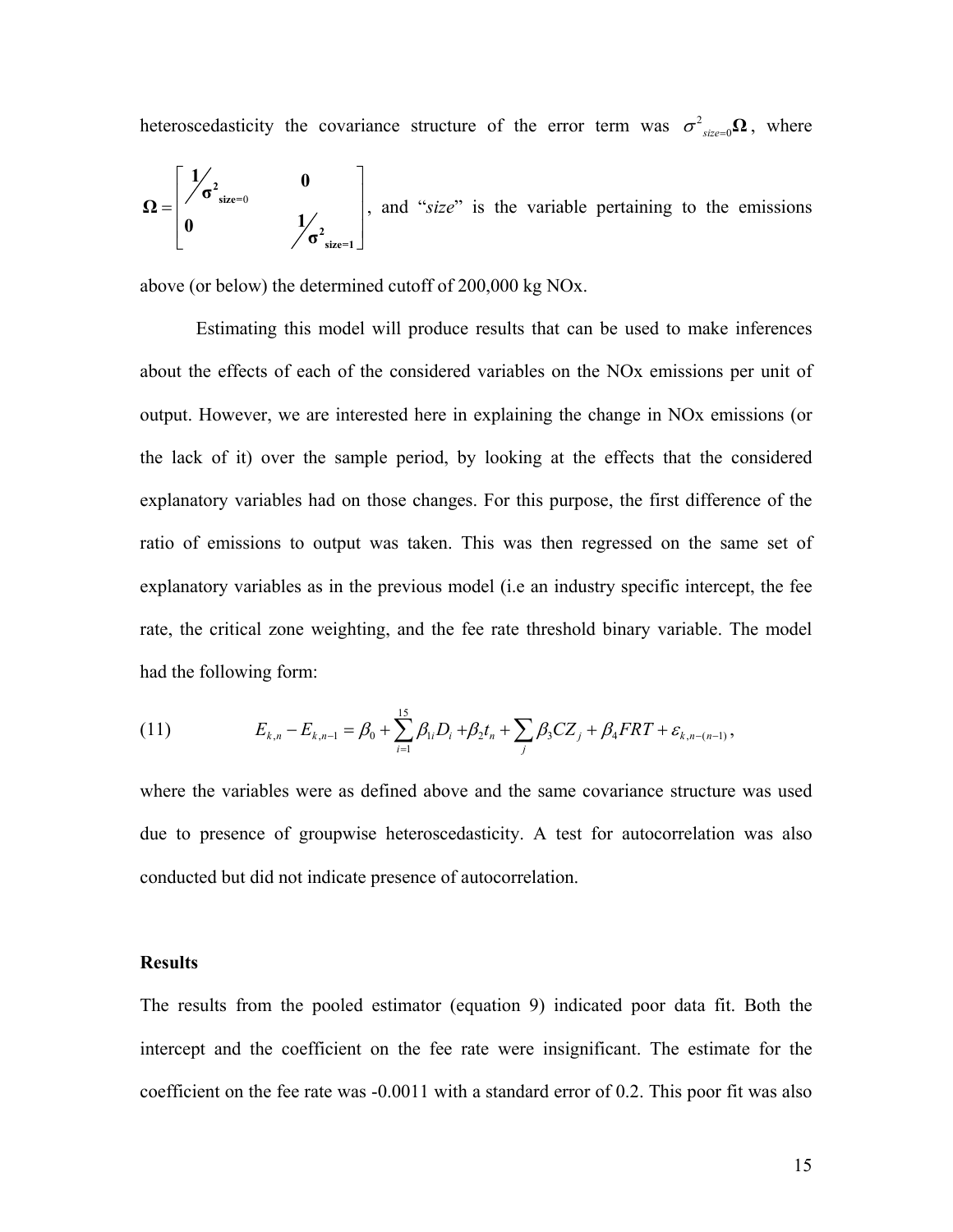indicated by the F-statistics for the fee rate ( a value of 0.08, with denominator d.f. 244)

The results for the model where natural logarithm of NOx emissions per unit of output was a dependent variable (equation 10) indicate much better data fit. These results are summarized in Table 2. The results suggest that apart from the fee rate, all other variables are significant in explaining the NOx emissions per output for the installations in the sample. This was strongly supported by the F test for joint significance. The results indicate insignificance of the fee rate, which is counter to the theory presented in this paper, and counter to intuition. This leads to an inference that the rates have probably been set too low, and are not a major determinant of the patterns of NOx emissions under the load-based licensing scheme in NSW. Other variables that are part of the formula used to determine the payable fee, such as the spatial weighting (CZ) and the fee rate threshold (FRT) are much more influential in explaining NOx emissions from installations included in the sample. The coefficients on spatial weighting according to critical zones (1, 2 or 7) indicate that installations located in the zone with weighting of 7 had lower emissions as compared to other zones. This result is expected, since the formula for payable fee strongly penalizes emissions that are coming from installations in urban areas, where the perceived damages (predominantly health effects) from NOx emissions are much higher. Also large emitters, such as electricity generation plants tend to be located outside urban areas for other obvious reasons (e.g. availability of coal deposits).

Estimated coefficient for the fee rate threshold suggests that installations that had at least one occurrence of emissions greater than the threshold were in essence emitting more NOx compared to installations that were always below the threshold. As mentioned

16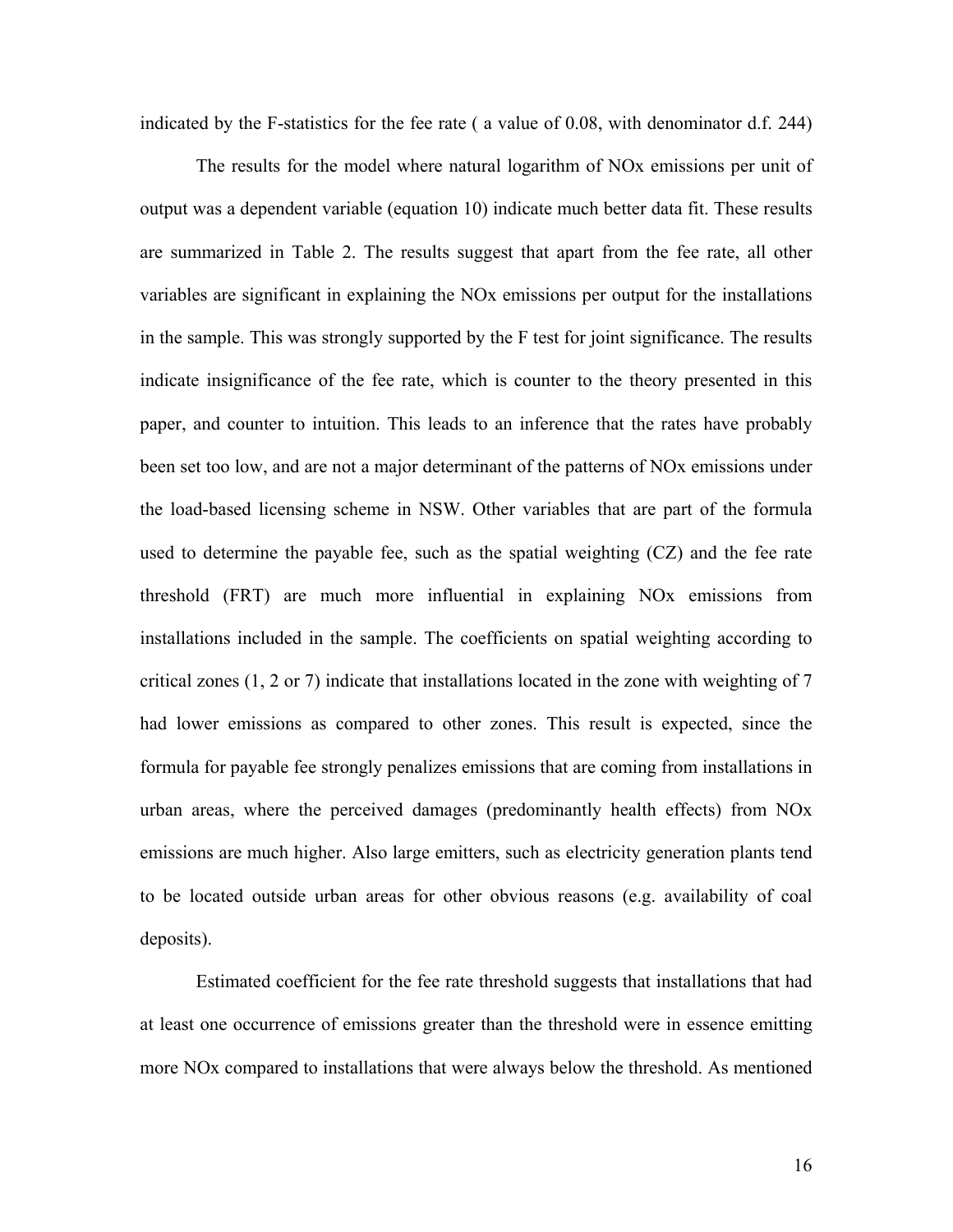above, an interaction term between the fee rate and the fee rate threshold was statistically tested but was found insignificant.

Estimates of covariance parameters are significant indicating strong presence of groupwise heterscedasticity based on whether the installation was classified as large (more than 200,000 kg of NOx) or relatively smaller emitter (below that value). The likelhoood ratio test of heteroscedasticity confirms its presence.

The results for the model where the first difference of the emissions per unit of output was a dependent variable (equation 9) are reported in Table 3. Results indicate very poor data fit, suggesting problems caused by autocorrelation. However, in addition to testing for autocorrelation, which did not confirm its presence, an autoregressive covariance structure was also tested, but the covariance parameters were found insignificant. This has led us to work with the model as estimated and with results as presented in Table 3.

Estimated coefficients on the explanatory variable were insignificant at the usual significance levels for all variables. This suggests that the considered variables have not influenced the changes in NOx emissions per unit of output in any recognizable manner. The emissions have changed, and in fact as shown previously in Table 1, they have reduced, but those reductions can not be explained by the variables that are part of the load-based fee formula, including the changes in the marginal fee rates.

In addition, changes in emissions can not be explained by industry specific intercepts. The results in Table 3 show that the industry specific intercept was significant but positive for only one of the considered industries. This is the electricity generation industry, which is by far the greatest emitter of NOx in NSW. This result suggests that

17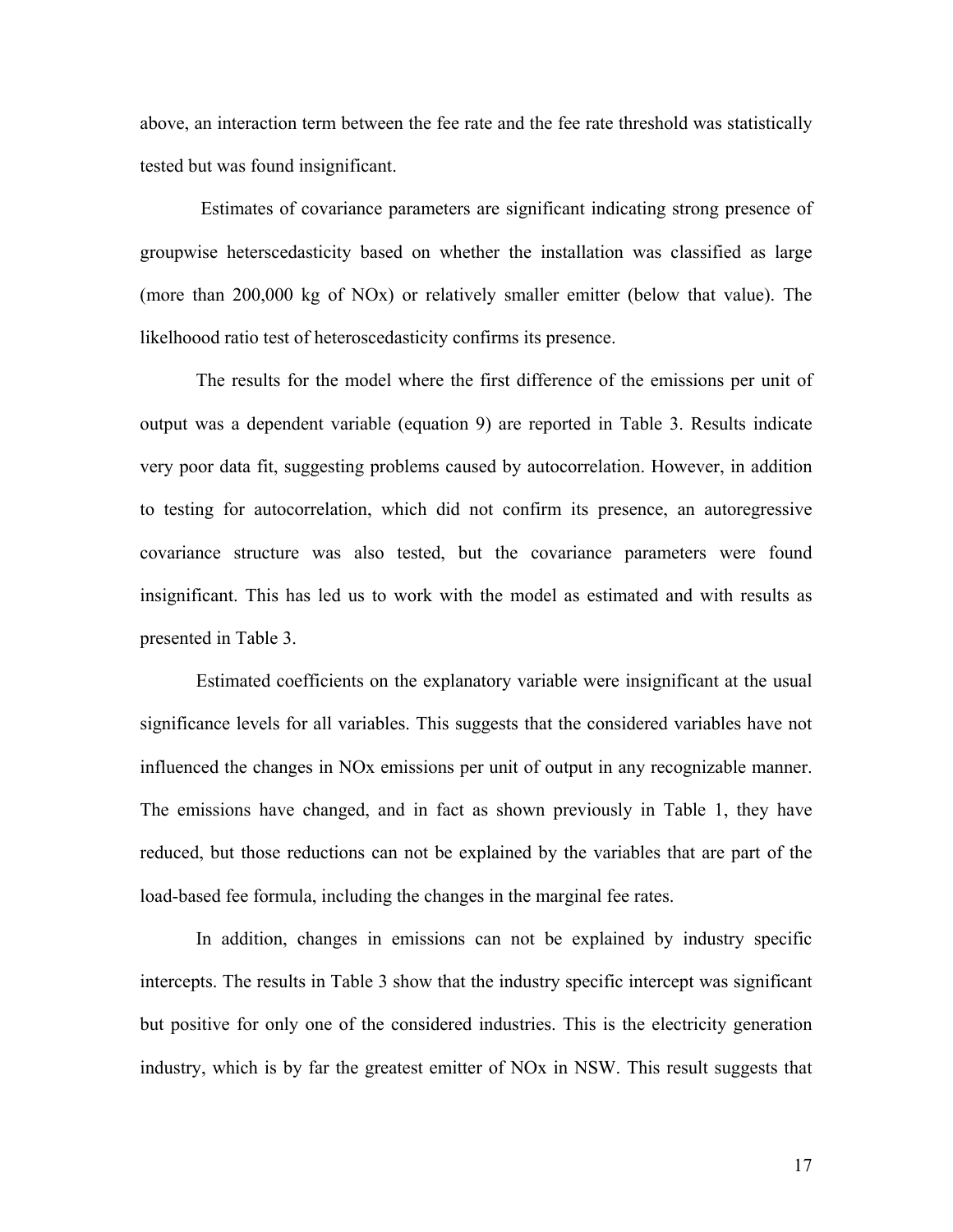the members of this industry tended to increase the emissions per unit of output during the sample period. Closer inspection of the data reveals interesting findings. The average emissions per unit of output for the industry in fact declined from 2341.82 in 2000 to 2049.51 in 2001, to 1914.29 in 2002 to 1764.35 in 2003. However, this pattern of average emissions was driven by substantial reduction of emissions in a single installation which apparently invested in end-of-pipe abatement technology in 2000 and was able to reduce its emissions per unit of output by about 3000 during the sample period. It is worthwhile mentioning that this installation has started with rather high level of emissions per unit of output and the reductions during the sample period has brought down their emissions to be more in line with the industry average. This is indicative of a late adoption of end-ofpipe technology that was earlier adopted by other members of the industry, which might have been due to regulations for new plants.

#### **Conclusion**

Load-based licensing is a particular form of Pigouvian taxation of pollution that has been operating in NSW since 1999. The interesting feature of this scheme is that the fee rates have gradually increased in the period 2000-2003, from zero to \$35. Based on economic theory, and under the hypothesis that the fee rates have been chosen at least approximately correctly, one would expect a significant reduction of emissions as the fee rates increased. Data on NOx emissions and physical output across range of industries in NSW are now available and were used to empirically test the theoretical expectations. The variability of the fee rates over the period 2000-2003 allows for an empirical study that relates emissions to those rates.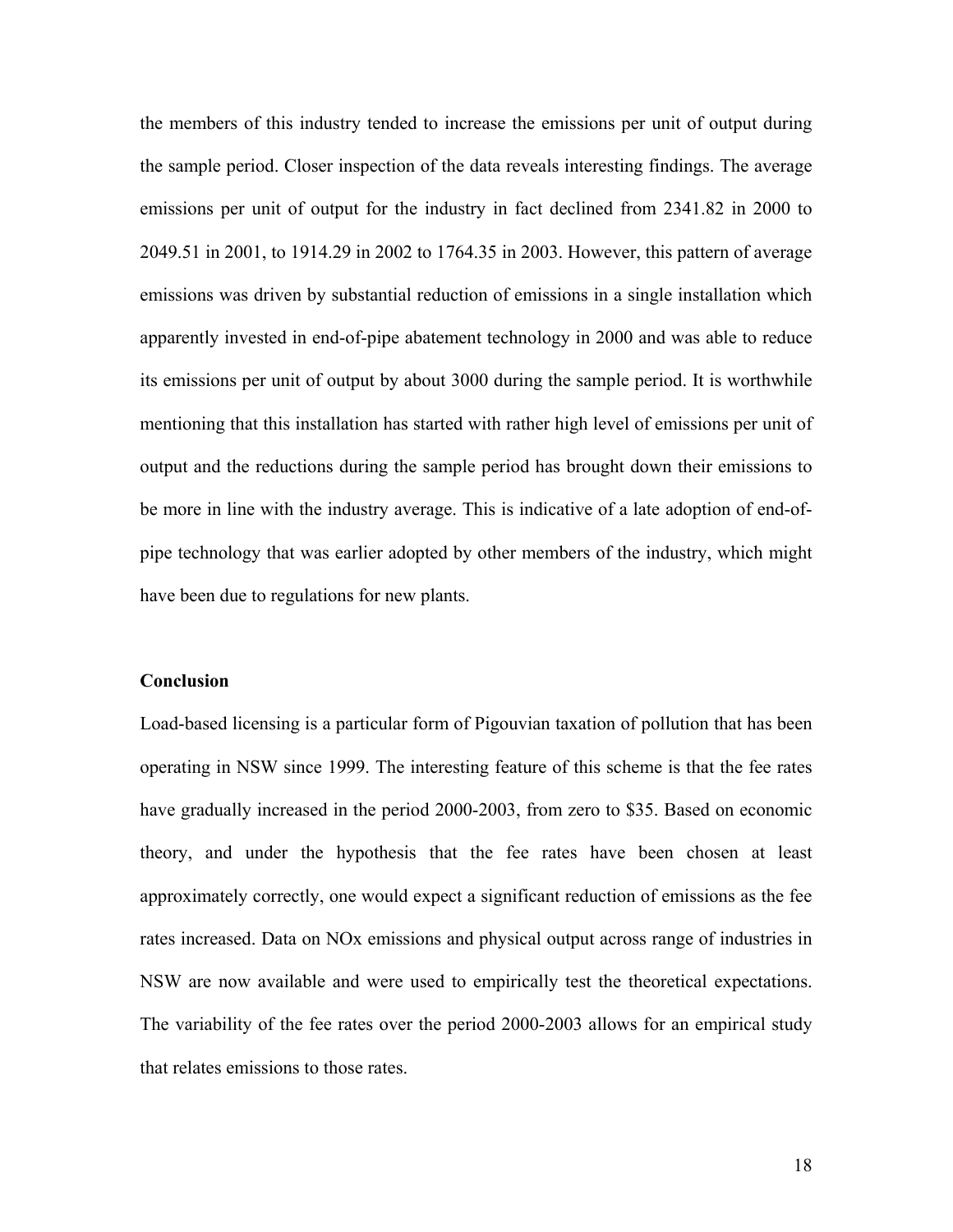After some data manipulation, the sample included data on sixty five facilities that emit NOx in NSW. The data covered the period 2000-2003 and were in a form of an unbalanced panel. Individual facilities were classified in sixteen industries. Natural logarithm, and the first difference, of the ratio of emissions to output were used as dependent variable in several econometric models. The models were from a broad family of panel data models, ranging from a simplest pool estimator, to the more complex models with heteroscedastic covariance structure.

The results from the empirical study suggest that some reduction of NOx emissions took place during the sample period. However, these reductions can not be clearly attributed to the elements of the formula used to calculate the payable fees under the load-based licensing scheme. This is an indication that fees were set at a too low level. The effect of increasing fees was insignificant in explaining both the level and changes of emissions per unit of output. While other elements of the formula for the payable load-based licensing fee had significant explanatory power for the levels of emissions per unit of output, this was not the case when the change in emissions per unit of output was a dependant variable. An exception was an industry specific intercept for the electricity industry, indicating that this industry, which is the largest emitter of NOx in NSW did not respond significantly to the increasing load-based fee rates. This can be probably explained with inflexible technologies and limited abatement options, but also indicates a lack of economic incentives that the load-based licensing should have provided.

Several conclusions can be drawn from this discussion. While the load-based licensing has probably contributed toward reduction of the overall NOx emissions in

19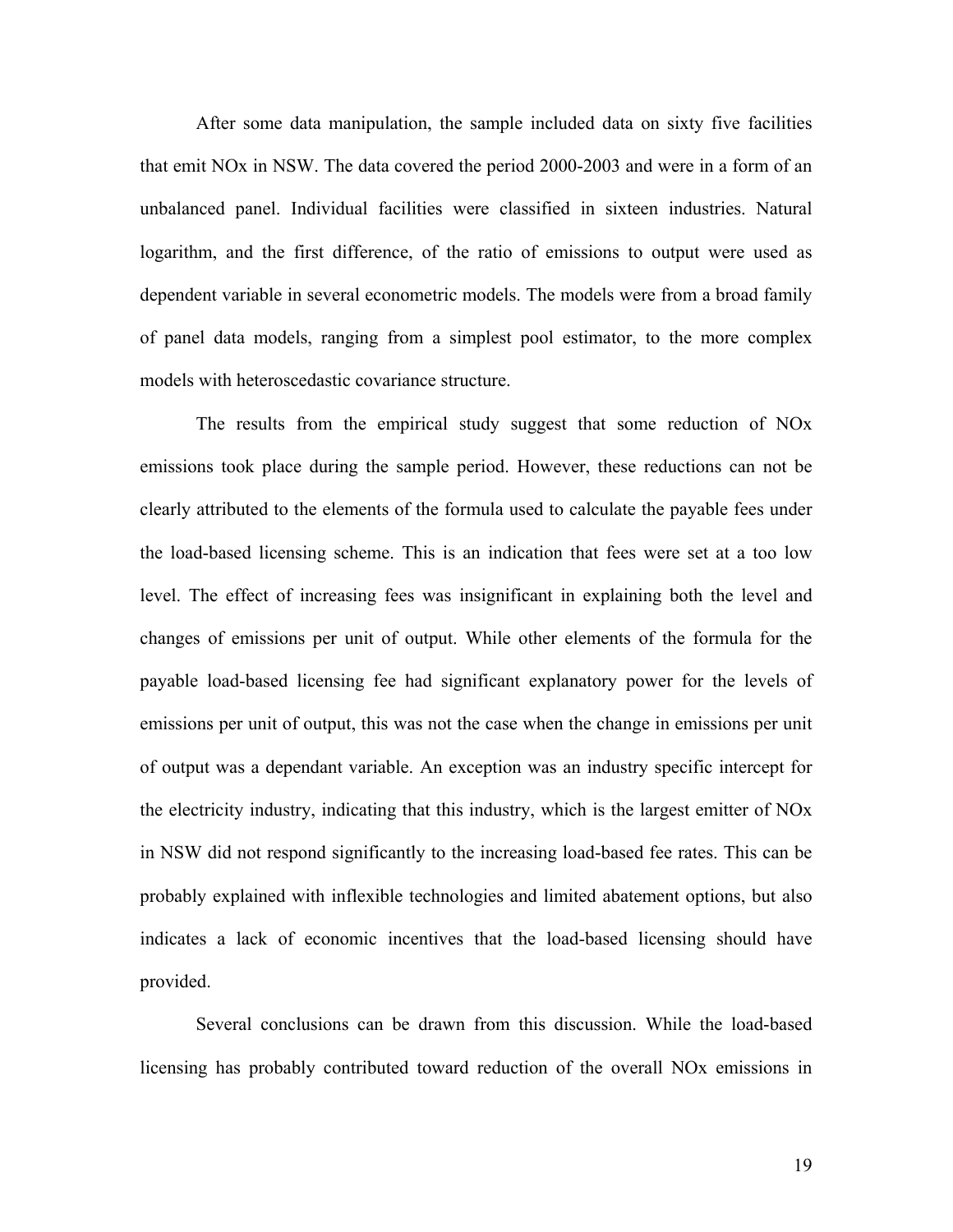NSW in the sample period, it seems that those reductions are not in line with what would be theoretically expected, provided the fee rates were set "correctly". This suggests that many facilities are finding it more advantageous to pay the fee than to abate. From a regulatory perspective, if more abatement of NOx is aimed for, it seems inevitable to further increase the fees. This might have been attempted by the recent increase in the pollutant weighting for NOx from 6 to 9, which amounts to a 50% increase in the amount of the payable fee and could therefore be interpreted as a 50% increase in the marginal fee rate. While the results presented here show that the past increases in the fee rates in the period 2000-2003 did not have a great impact on reduction of NOx emissions in NSW, it is of imminent research interest to establish the effects of the most recent increase in the payable load-based fees and whether it has been high enough to trigger substantial NOx reductions.

It is suspected however that further increases might be necessary, since the average fees for NOx paid in NSW are substantially lower than similar fees elsewhere. For instance in Sweden, the average fees for NOx are set at levels almost 200 times higher (around \$7,240 per ton of NOx) than what was an average fee paid in NSW during 2000-2003.

These substantially higher fees may be paralleled with a tax revenue recycling system, similar to the one operating in Sweden. To make the high emission fee levels acceptable for the businesses, the tax revenues are returned to the polluting companies relative to their output. Such a tax has been very successful in reducing NOx emissions. Under this tax system, as Höglund (2005) has shown, there was a significant amount of "low hanging fruits", or relatively inexpensive abatement options available to regulated

20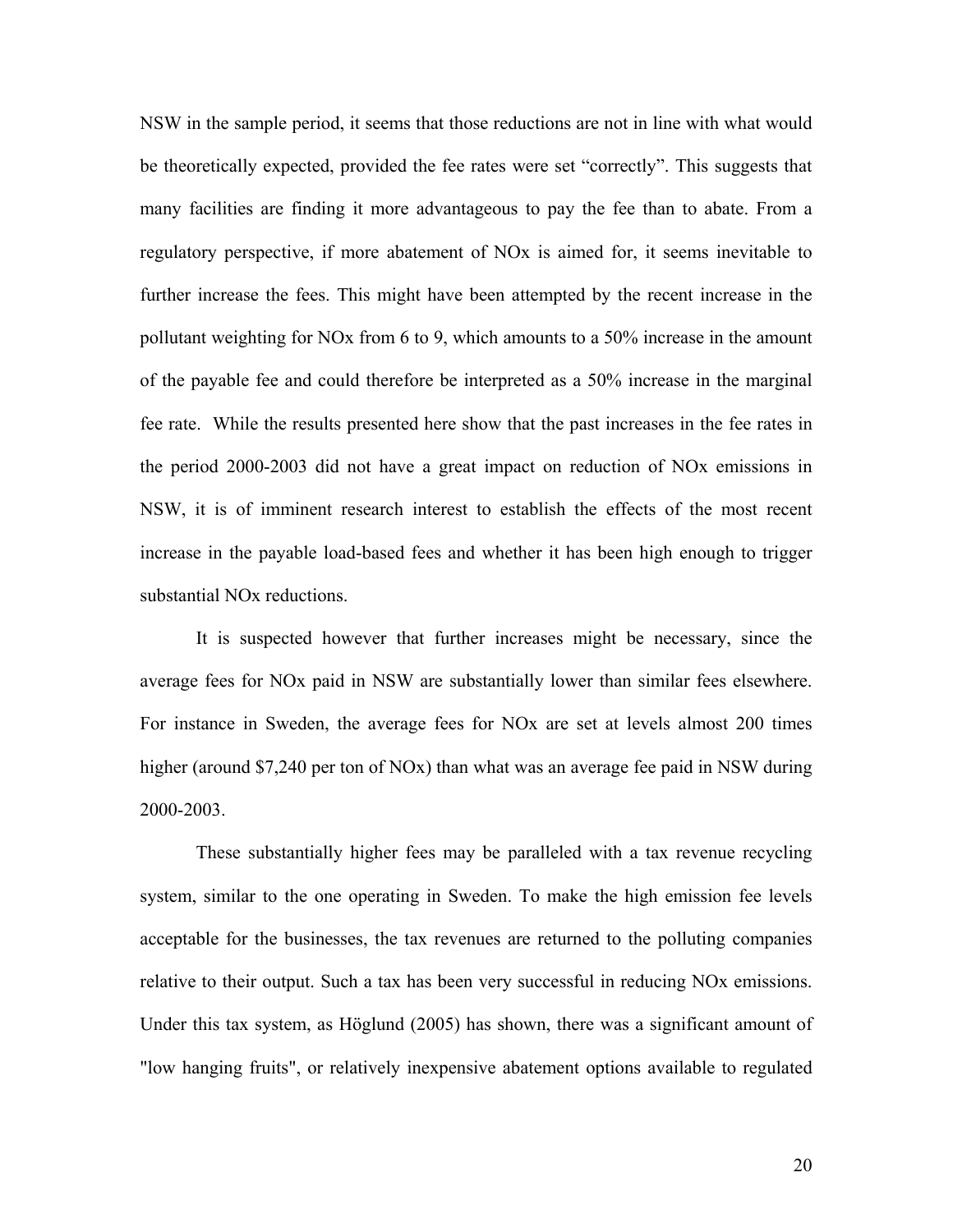entities. This was in part due to the improved continuous-time monitoring equipment, which provided an incentive for emitters to explore reductions by trimming, optimization of combustion process, and operational adjustments. Greater use of continuous-time monitoring of emissions in NSW could potentially deliver similar results.

Load-based licensing has several desirable characteristics relative to the more standard, concentration based taxation of pollutant emissions. However, there is a considerable challenge to set the level of fee rates right under this scheme. Based on the sample presented in this study, the fees of the load-based licensing scheme in NSW have likely been set too low, and the latest upward revision in the pollutant weighting for NOx from 6 to 9 shows that the regulators came to similar conclusions.

Worthwhile alternatives to consider would be the NOx tax systems in Europe that have already showed some positive results e.g. the Swedish tax revenue recycling system, or the French air pollution taxation system, which is earmarking the tax revenue to finance abatement technologies and research. As shown by the Swedish experience, continuous-time monitoring equipment is necessary to realize the substantial possibilities for abatement, without investing in expensive end-of-pipe technologies. Therefore, one of the first steps seems to be to ensure that such monitoring requirements are incorporated in NSW legislation and rigorously enforced.

In addition, and as an alternative, the problem with NOx emissions in NSW may warrant a serious look at the possibilities for a tradable permit schemes. Such tradable permit schemes have been mainly used for NOx reductions in the US and in principle ensure that the set reduction level will be achieved, provided that the enforcement is effective.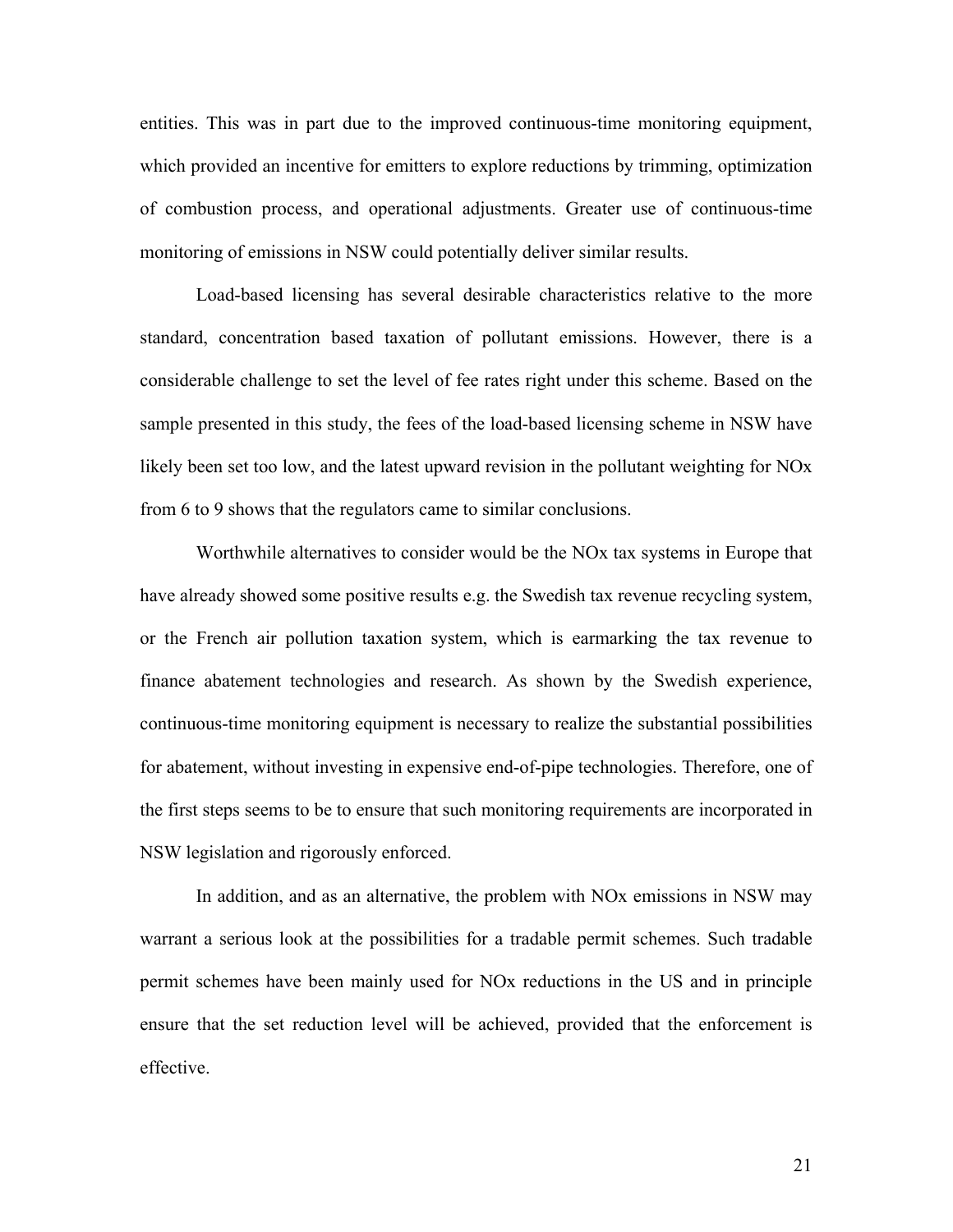References:

Cansier, D. and R. Krumm. (1997). Air pollution taxation: an empirical survey. *Ecological Economics* 23: 59-70.

Environment Protection Authority NSW. (1999). *Load-based Licensing: A fairer system that rewards cleaner industry*. Accessible at: http://www.epa.nsw.gov.au/ resources/ lblbooklet.pdf [last accessed 30 May, 2006)

Fischer, C. (2001). Rebating Environmental Policy Revenues: Output-Based Allocations and Tradable Performance Standards. Discussion Paper 01–22, Resources for the Future, Washington DC.

Foster, V. and R.W. Hahn. (1995) Designing More Efficient Markets: Lesson from Los Angeles Smog Control, *Journal of Law and Economics*, 38, pp. 19-45.

Fromm, O. and B. Hansjürgens. (1996). Emission Trading in Theory and Practice. An Analysis of RECLAIM in Southern California, *Environment and Planning: Government and Policy*, Vol. 14, p. 367-384.

Högelund-Isaksson, L. (2005), Abatement costs in response to the Swedish charge on nitrogen oxide emissions, *Journal of Environmental Economics and Management*, Vol. 50, 102-120.

Johnston, J. and J. DiNardo. (1997). *Econometric Analysis*., 4<sup>th</sup> Ed., McGraw-Hill, New York.

McKitrick, R. (1999). A Derivation of the Marginal Abatement Cost Curve. *Journal of Environmental Economics and Management* 37: 306-314.

Millock, K. E. and C. Nauges. (2003). The French Tax on Air Pollution: Some Preliminary Results on its Effectiveness). FEEM Working Paper No. 44.2003.

Pigou, A. C. 1920. *The Economics of Welfare* Macmillan, London.

*Protection of the Environment Operations (General) Regulation 1998*. Accessible at: http://www.austlii.edu.au/au/legis/nsw/consol\_reg/poteor1998601/ [last accessed 30 May, 2006].

Sterner, T. and L. Höglund. (2000). Output-Based Refunding of Emission Payments: Theory, Distribution of Costs, and International Experience. Discussion Paper 00–29, Resources for the Future, Washington DC.

Sterner, T. (2003) *Policy Instruments for Environmental and Natural Resource Management*, RFF Press, Washington, D.C.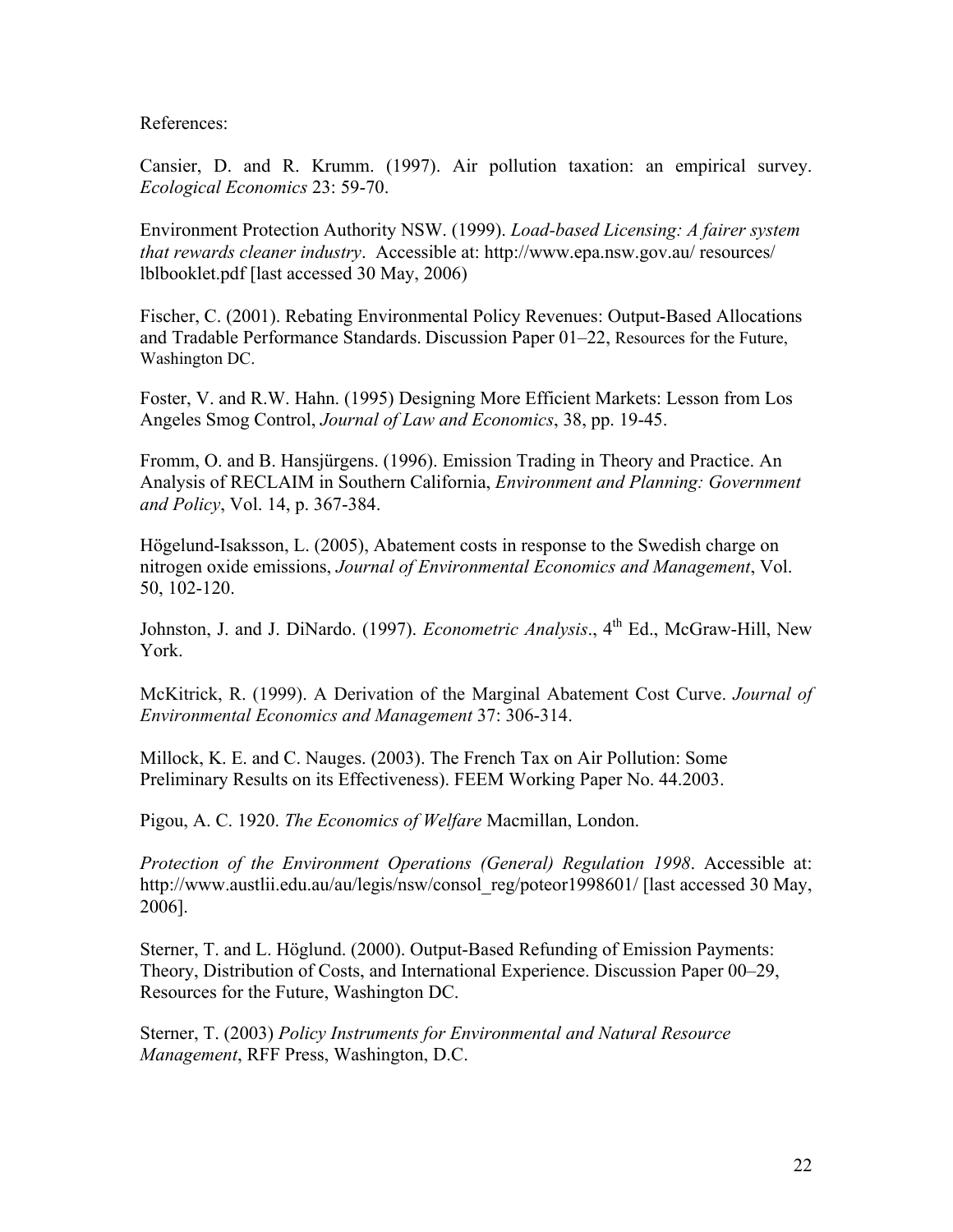# Table 1. Aggregate emissions of NOx and load-based fee paid under the load-based

|                                                  | Year (Load fee) |             |             |             |
|--------------------------------------------------|-----------------|-------------|-------------|-------------|
|                                                  | 2000 (\$0)      | 2001 (\$24) | 2002 (\$29) | 2003 (\$35) |
| <b>Emissions</b>                                 |                 |             |             |             |
| tons of $NO_{x}$                                 | 159,980         | 178,901     | 172,522     | 151,353     |
| index $(2000 = 100)$                             | 100             | 111.82      | 107.83      | 94.60       |
| Output                                           |                 |             |             |             |
| million units                                    | 16,400          | 23,496      | 21,466      | 21,165      |
| index $(2000 = 100)$                             | 100             | 143.27      | 130.89      | 129.06      |
| <b>Emissions / Output</b>                        |                 |             |             |             |
| $(t NOx/million units of output)$                | 9.75            | 7.61        | 8.04        | 7.15        |
| Total NO <sub>x</sub> load-based fee paid        |                 |             |             |             |
| across all installations in a year (\$mill)      | 0               | 59.2        | 63.9        | 70.1        |
| Average load-based fee paid across               |                 |             |             |             |
| all installations in a year $(\frac{f}{f} N Ox)$ | 0               | 33.07       | 37.06       | 46.31       |

licensing scheme in NSW (2000-2003)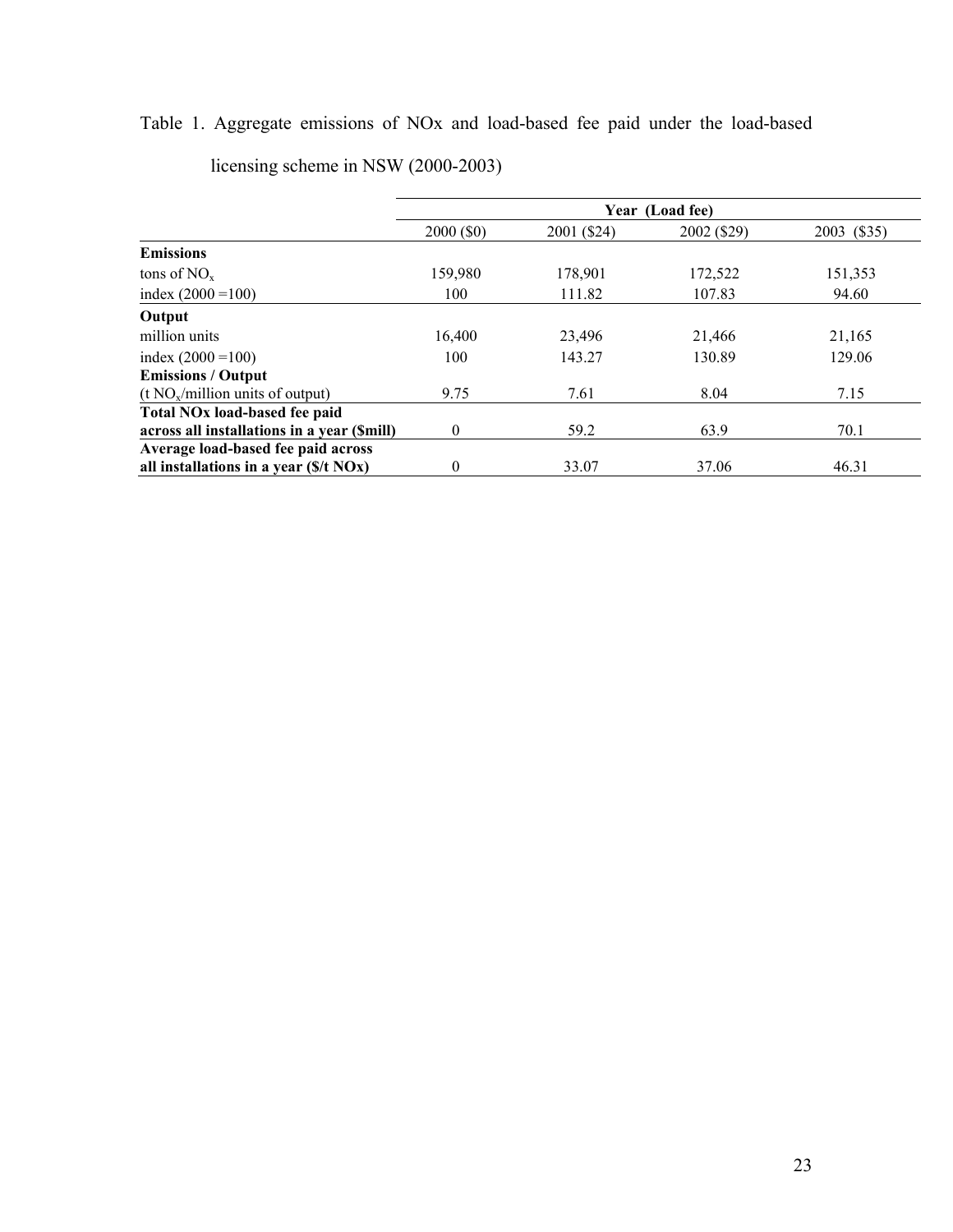| Explanatory         | Levels of        |                         | Standard   |                      |                 |            |
|---------------------|------------------|-------------------------|------------|----------------------|-----------------|------------|
| variables           | class variables  | Estimate                | Error      | DF                   | t Value         | Pr >  t    |
| Intercept           |                  | 1.4289                  | 0.8137     | 224                  | 1.76            | 0.0805     |
| Rate                |                  | $-0.00374$              | 0.00472    | 224                  | $-0.79$         | 0.4285     |
|                     |                  |                         |            |                      |                 |            |
| <b>FRT</b>          | $\mathbf{0}$     | $-1.0159$               | 0.2431     | 224                  | $-4.18$         | < 0.001    |
| <b>FRT</b>          | 1                | $\mathbf{0}$            | $\sim 100$ | $\sim 10^{-11}$      | $\sim 10^{-11}$ | $\sim 100$ |
| CZ                  | $\mathbf{1}$     | 0.9346                  | 0.3027     | 224                  | 3.09            | 0.0023     |
| CZ                  | $\overline{c}$   | 0.9138                  | 0.2835     | 224                  | 3.22            | 0.0015     |
| $\operatorname{CZ}$ | $\boldsymbol{7}$ | $\overline{\mathbf{0}}$ | $\sim 100$ | $\sim 10^{-1}$       | $\sim 100$      | $\sim 10$  |
| IndID               | 10               | $-0.4273$               | 0.8229     | 224                  | $-0.52$         | 0.6041     |
| IndID               | 12               | 0.6818                  | 0.7894     | 224                  | 0.86            | 0.3886     |
| IndID               | 13               | $-2.264$                | 0.7794     | 224                  | $-2.9$          | 0.004      |
| IndID               | 14               | $-1.1822$               | 0.8987     | 224                  | $-1.32$         | 0.1897     |
| IndID               | 17               | $-4.0589$               | 0.8246     | 224                  | $-4.92$         | < 0001     |
| IndID               | 21               | $-0.7106$               | 0.8129     | 224                  | $-0.87$         | 0.3829     |
| IndID               | 27               | $-3.371$                | 0.9216     | 224                  | $-3.66$         | 0.0003     |
| IndID               | 34               | 6.2847                  | 0.8104     | 224                  | 7.75            | < 0001     |
| IndID               | 55               | 0.2843                  | 0.833      | 224                  | 0.34            | 0.7332     |
| IndID               | 56               | $-2.934$                | 0.8294     | 224                  | $-3.54$         | 0.0005     |
| IndID               | 57               | $-3.361$                | 0.9418     | 224                  | $-3.57$         | 0.0004     |
| IndID               | 58               | $-1.3968$               | 0.9191     | 224                  | $-1.52$         | 0.13       |
| IndID               | 60               | $-2.5527$               | 0.8925     | 224                  | $-2.86$         | 0.0046     |
| IndID               | 66               | $-3.5772$               | 0.9047     | 224                  | $-3.95$         | 0.0001     |
| IndID               | 67               | $-0.3079$               | 0.8466     | 224                  | $-0.36$         | 0.7165     |
| IndID               | 68               | $-2.1878$               | 0.7776     | 224                  | $-2.81$         | 0.0053     |
| IndID               | 74               | $\boldsymbol{0}$        |            | $\ddot{\phantom{0}}$ |                 |            |

Table 2. Results from estimation of an econometric model of a natural logarithm of NOx

|  |  |  | emissions per unit of output from installations in NSW (2000-2003) |
|--|--|--|--------------------------------------------------------------------|
|  |  |  |                                                                    |
|  |  |  |                                                                    |

| Covariance parameter estimates |  |
|--------------------------------|--|
|                                |  |

| Residual size 0 | 1.7147 |
|-----------------|--------|
| Residual size 1 | 0.3670 |

L.R. test for heteroscedasticity 15.47 at 1 d.f.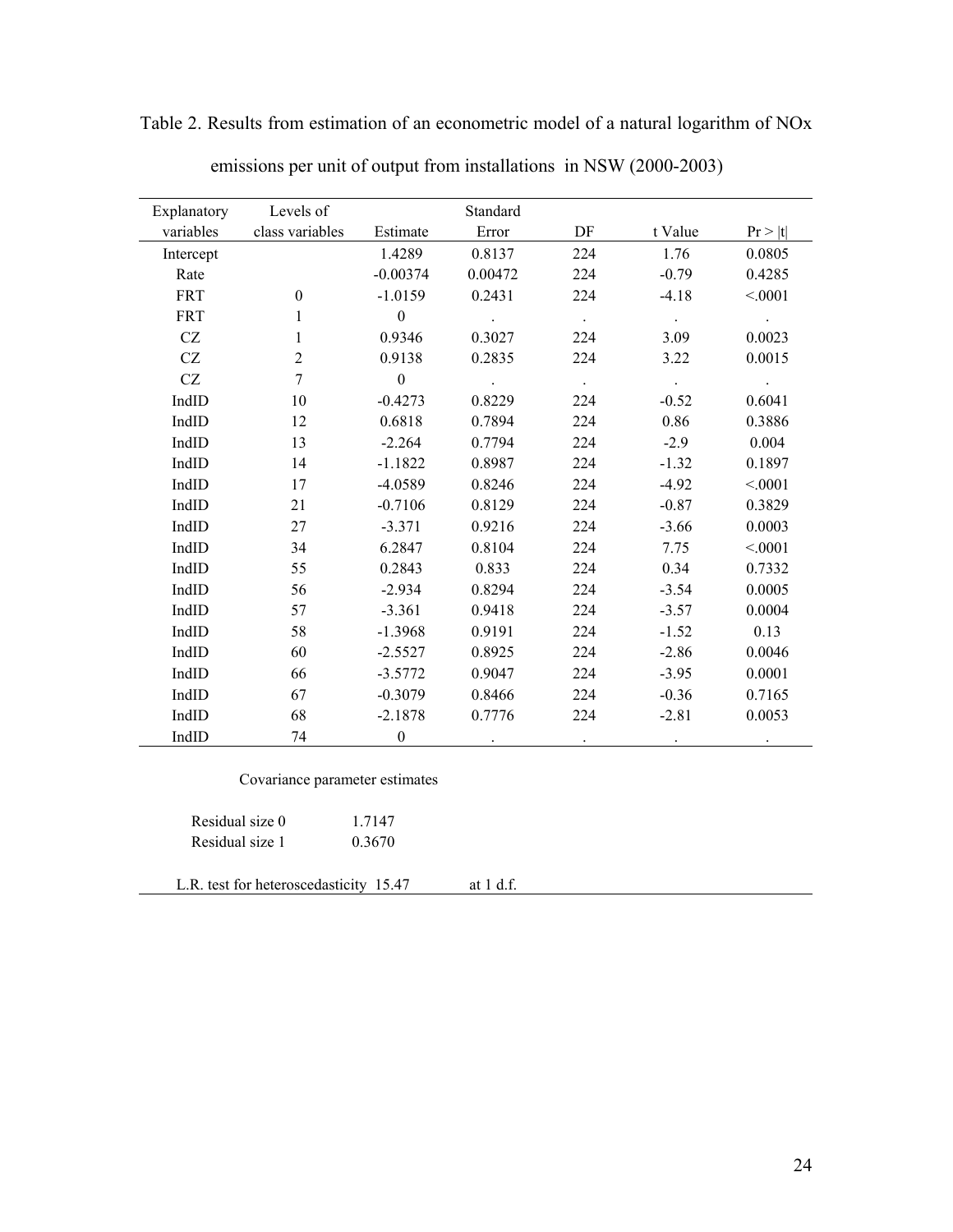| Explanatory | Levels of        |                  | Standard                  |        |                  |         |
|-------------|------------------|------------------|---------------------------|--------|------------------|---------|
| variables   | class variables  | Estimate         | Error                     | DF     | t Value          | Pr >  t |
| Intercept   |                  | $-0.5554$        | 8                         | 168    | $-0.07$          | 0.9447  |
| Rate        |                  | 0.02584          | 0.1687                    | 168    | 0.15             | 0.8785  |
| <b>FRT</b>  | $\mathbf{0}$     | $-0.224$         | 3.9174                    | 168    | $-0.06$          | 0.9545  |
| <b>FRT</b>  | 1                | $\mathbf{0}$     | $\ddot{\phantom{a}}$      | $\sim$ | $\sim$ $\sim$    |         |
| CZ          | $\mathbf{1}$     | $-0.02265$       | 3.1113                    | 168    | $-0.01$          | 0.9942  |
| CZ          | $\sqrt{2}$       | $-0.2004$        | 2.838                     | 168    | $-0.07$          | 0.9438  |
| CZ          | $\boldsymbol{7}$ | $\boldsymbol{0}$ | $\mathbb{Z}^{\mathbb{Z}}$ | $\sim$ | $\sim$           |         |
| IndID       | 10               | 0.08847          | 7.1893                    | 168    | 0.01             | 0.9902  |
| IndID       | 12               | 0.01716          | 134.45                    | 168    | $\boldsymbol{0}$ | 0.9999  |
| IndID       | 13               | 0.03514          | 5.098                     | 168    | 0.01             | 0.9945  |
| IndID       | 14               | 0.1008           | 8.2492                    | 168    | 0.01             | 0.9903  |
| IndID       | 17               | 0.0215           | 5.476                     | 168    | $\boldsymbol{0}$ | 0.9969  |
| IndID       | 21               | 0.009317         | 5.9983                    | 168    | $\boldsymbol{0}$ | 0.9988  |
| IndID       | 27               | $-0.2027$        | 7.1645                    | 168    | $-0.03$          | 0.9775  |
| IndID       | 34               | 17.6988          | 6.9179                    | 168    | 2.56             | 0.0114  |
| IndID       | 55               | $-0.1302$        | 190.06                    | 168    | $\mathbf{0}$     | 0.9995  |
| IndID       | 56               | 0.09319          | 5.5571                    | 168    | 0.02             | 0.9866  |
| IndID       | 57               | 0.07125          | 7.4081                    | 168    | 0.01             | 0.9923  |
| IndID       | 58               | 0.3536           | 6.4313                    | 168    | 0.05             | 0.9562  |
| IndID       | 60               | $-0.00135$       | 6.3103                    | 168    | $\mathbf{0}$     | 0.9998  |
| IndID       | 66               | 0.001583         | 6.1983                    | 168    | $\boldsymbol{0}$ | 0.9998  |
| IndID       | 67               | 0.05297          | 134.48                    | 168    | $\boldsymbol{0}$ | 0.9997  |
| IndID       | 68               | 0.008241         | 5.4667                    | 168    | $\overline{0}$   | 0.9988  |
| IndID       | 74               | $\boldsymbol{0}$ |                           |        |                  |         |

Table 3. Results from an estimation of an econometric model of the first difference of

|  | NOx emissions per unit of output from installations in NSW (2000-2003) |  |  |
|--|------------------------------------------------------------------------|--|--|

Covariance parameter estimates

| Residual size 0 | 71.9674 |
|-----------------|---------|
| Residual size 1 | 110831  |

L.R. test for heteroscedasticity 623.43 at 1 d.f.